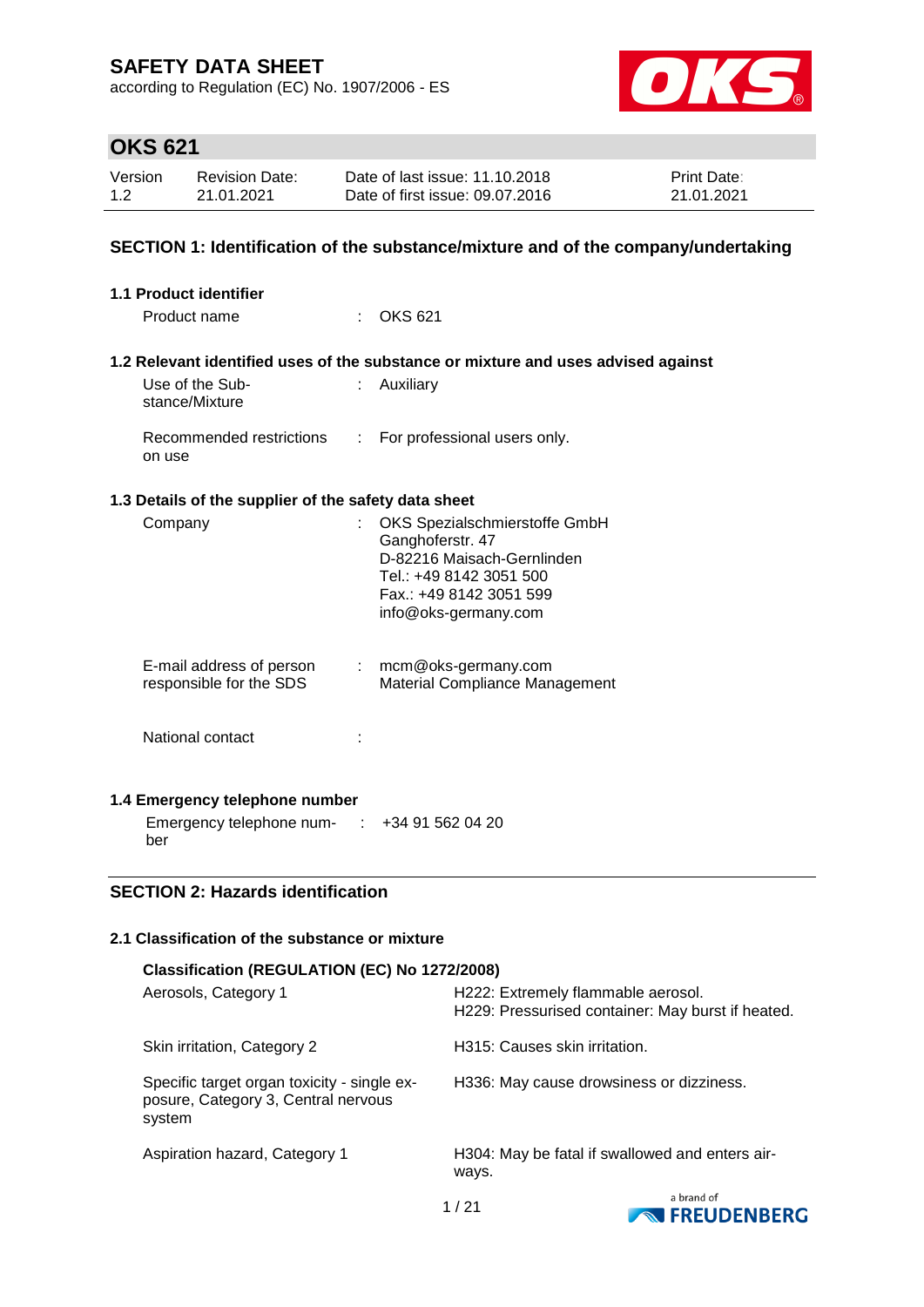according to Regulation (EC) No. 1907/2006 - ES



# **OKS 621**

| Version | <b>Revision Date:</b> | Date of last issue: 11.10.2018  | <b>Print Date:</b> |
|---------|-----------------------|---------------------------------|--------------------|
| 1.2     | 21.01.2021            | Date of first issue: 09.07.2016 | 21.01.2021         |

egory 2

Long-term (chronic) aquatic hazard, Cat-H411: Toxic to aquatic life with long lasting effects.

### **2.2 Label elements**

| Labelling (REGULATION (EC) No 1272/2008) |                                              |                                                                                                                                   |  |  |
|------------------------------------------|----------------------------------------------|-----------------------------------------------------------------------------------------------------------------------------------|--|--|
| Hazard pictograms                        |                                              |                                                                                                                                   |  |  |
| Signal word                              | Danger                                       |                                                                                                                                   |  |  |
| <b>Hazard statements</b>                 | H <sub>222</sub><br>H <sub>229</sub><br>H304 | Extremely flammable aerosol.<br>Pressurised container: May burst if heated.<br>May be fatal if swallowed and enters air-<br>ways. |  |  |
|                                          | H315<br>H336<br>H411                         | Causes skin irritation.<br>May cause drowsiness or dizziness.<br>Toxic to aquatic life with long lasting effects.                 |  |  |
| Supplemental Hazard<br><b>Statements</b> | <b>EUH018</b>                                | In use may form flammable/explosive<br>vapour-air mixture.                                                                        |  |  |
| Precautionary statements                 | <b>Prevention:</b>                           |                                                                                                                                   |  |  |
|                                          | P <sub>210</sub>                             | Keep away from heat, hot surfaces, sparks,<br>open flames and other ignition sources. No<br>smoking.                              |  |  |
|                                          | P211                                         | Do not spray on an open flame or other<br>ignition source.                                                                        |  |  |
|                                          | P <sub>251</sub><br>P273                     | Do not pierce or burn, even after use.<br>Avoid release to the environment.                                                       |  |  |
|                                          | Response:                                    |                                                                                                                                   |  |  |
|                                          | P301 + P310                                  | IF SWALLOWED: Immediately call a<br>POISON CENTER/ doctor.                                                                        |  |  |
|                                          | P331<br>P391                                 | Do NOT induce vomiting.<br>Collect spillage.                                                                                      |  |  |
|                                          | Storage:                                     |                                                                                                                                   |  |  |
|                                          | $P410 + P412$                                | Protect from sunlight. Do not expose to<br>temperatures exceeding 50 °C/ 122 °F.                                                  |  |  |

Hazardous components which must be listed on the label: Hydrocarbons, C6-C7, n-alkanes, isoalkanes, cyclics, <5% n-hexane

### **2.3 Other hazards**

This substance/mixture contains no components considered to be either persistent, bioaccumulative and toxic (PBT), or very persistent and very bioaccumulative (vPvB) at levels of 0.1% or higher.

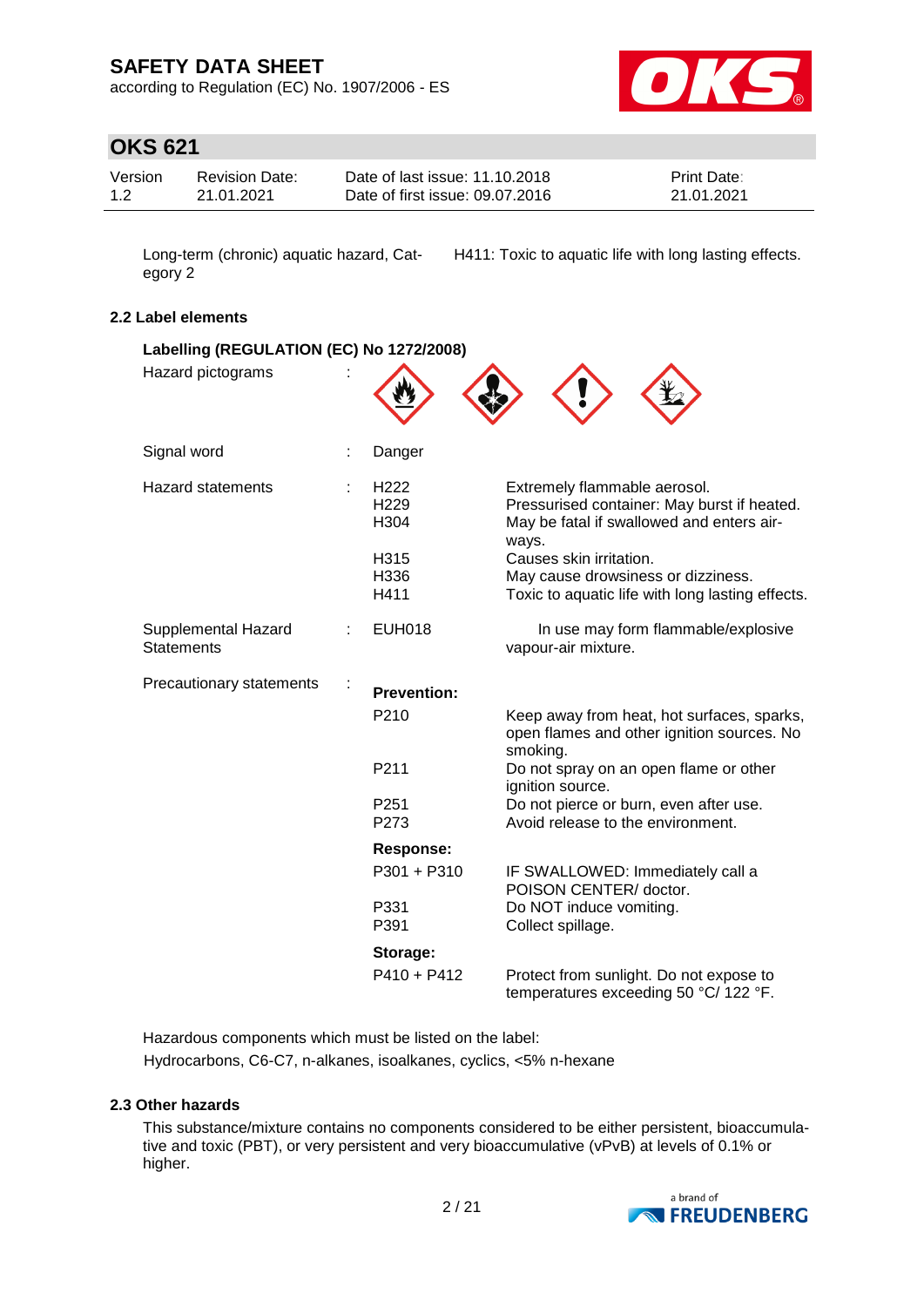according to Regulation (EC) No. 1907/2006 - ES



# **OKS 621**

| Version | Revision Date: | Date of last issue: 11.10.2018  | <b>Print Date:</b> |
|---------|----------------|---------------------------------|--------------------|
| 1.2     | 21.01.2021     | Date of first issue: 09.07.2016 | 21.01.2021         |

### **SECTION 3: Composition/information on ingredients**

### **3.2 Mixtures**

Chemical nature : Active agent with propellant and solvent.

### **Components**

| Chemical name<br>Hydrocarbons, C6-C7,<br>n-alkanes, isoalkanes,<br>cyclics, <5% n-hexane | CAS-No.<br>EC-No.<br>Index-No.<br>Registration number<br>921-024-6<br>01-2119475514-35-<br><b>XXXX</b> | Classification<br>Flam. Liq.2; H225<br>Skin Irrit.2; H315<br>STOT SE3; H336<br>Asp. Tox.1; H304<br>Aquatic Chronic2;<br>H411 | Concentration<br>limits<br>M-Factor<br><b>Notes</b> | Concentration<br>(% w/w)<br>$>= 10 - 20$ |
|------------------------------------------------------------------------------------------|--------------------------------------------------------------------------------------------------------|------------------------------------------------------------------------------------------------------------------------------|-----------------------------------------------------|------------------------------------------|
| Kerosine (petroleum),<br>hydrodesulfurized;<br>Kerosine - unspeci-<br>fied               | 64742-81-0<br>265-184-9<br>649-423-00-8<br>01-2119462828-25                                            | Skin Irrit.2; H315<br>STOT SE3; H336<br>Asp. Tox.1; H304<br>Aquatic Chronic2;<br>H411                                        |                                                     | $>= 2.5 - 10$                            |
| Substances with a workplace exposure limit :                                             |                                                                                                        |                                                                                                                              |                                                     |                                          |
| butane                                                                                   | 106-97-8<br>203-448-7<br>601-004-00-0                                                                  | Flam. Gas1A;<br>H <sub>220</sub><br>Press. GasCompr.<br>Gas; H280                                                            | Note U (table<br>3.1), Note C                       | $>= 30 - 50$                             |
| propane                                                                                  | 74-98-6<br>200-827-9<br>601-003-00-5<br>01-2119486944-21-<br><b>XXXX</b>                               | Flam. Gas1A;<br>H <sub>220</sub><br>Press. GasCompr.<br>Gas; H280                                                            | Note U (table<br>3.1)                               | $>= 10 - 20$                             |
| isobutane                                                                                | 75-28-5<br>200-857-2<br>601-004-00-0<br>01-2119485395-27-<br><b>XXXX</b>                               | Flam. Gas1A;<br>H220<br>Press. GasCompr.<br>Gas; H280                                                                        | Note U (table<br>3.1), Note C                       | $>= 10 - 20$                             |

For explanation of abbreviations see section 16.

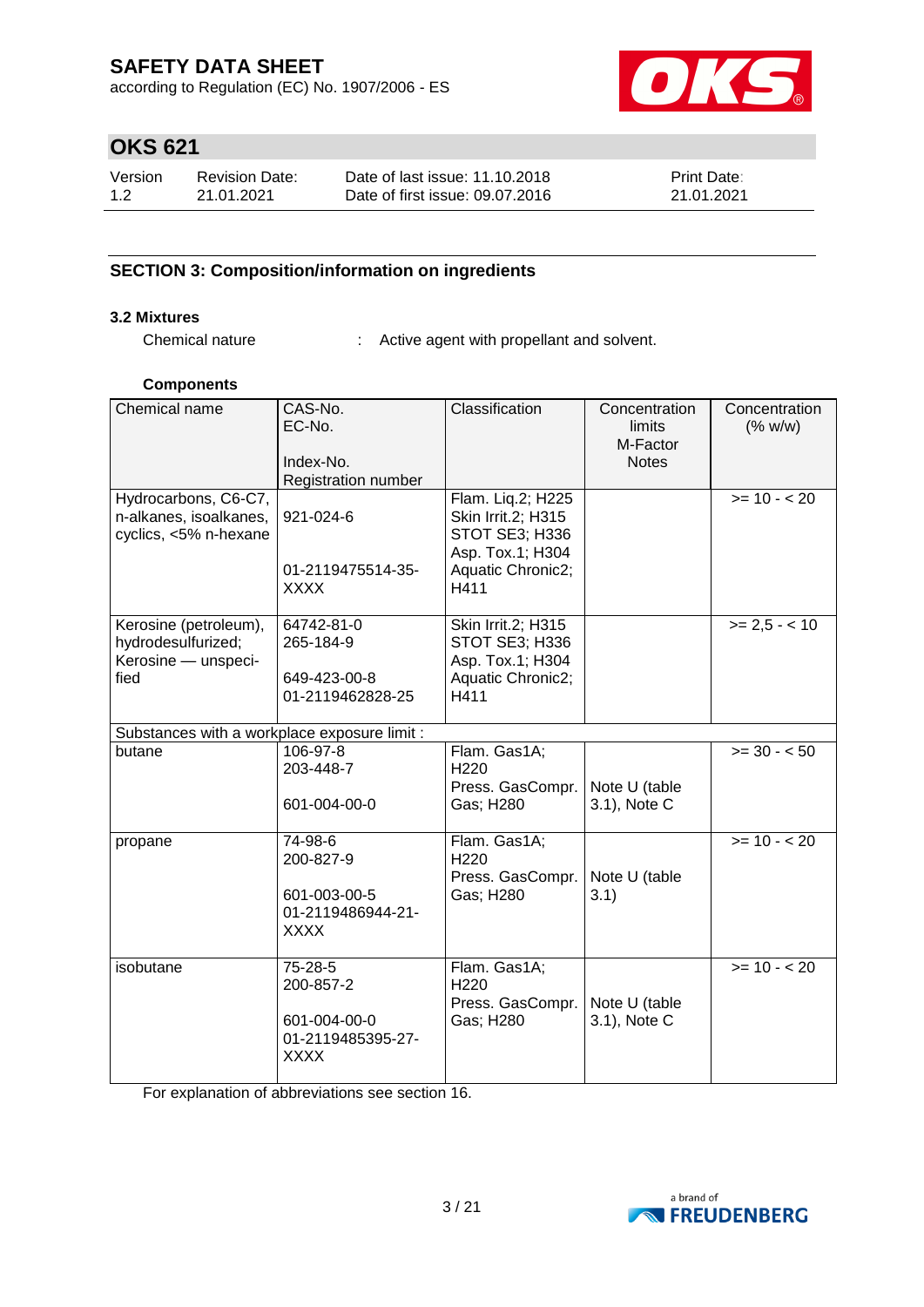according to Regulation (EC) No. 1907/2006 - ES



# **OKS 621**

| Version | <b>Revision Date:</b> | Date of last issue: 11.10.2018  | <b>Print Date:</b> |
|---------|-----------------------|---------------------------------|--------------------|
| 1.2     | 21.01.2021            | Date of first issue: 09.07.2016 | 21.01.2021         |

### **SECTION 4: First aid measures**

### **4.1 Description of first aid measures**

| If inhaled              | Call a physician or poison control centre immediately.<br>Remove person to fresh air. If signs/symptoms continue, get<br>medical attention.<br>Keep patient warm and at rest.<br>If unconscious, place in recovery position and seek medical<br>advice.<br>Keep respiratory tract clear.<br>If breathing is irregular or stopped, administer artificial respira-<br>tion. |
|-------------------------|---------------------------------------------------------------------------------------------------------------------------------------------------------------------------------------------------------------------------------------------------------------------------------------------------------------------------------------------------------------------------|
| In case of skin contact | Take off all contaminated clothing immediately.<br>Get medical attention immediately if irritation develops and<br>persists.<br>Wash clothing before reuse.<br>Thoroughly clean shoes before reuse.<br>Wash off immediately with plenty of water.                                                                                                                         |
| In case of eye contact  | Rinse immediately with plenty of water, also under the eyelids,<br>for at least 10 minutes.<br>If eye irritation persists, consult a specialist.                                                                                                                                                                                                                          |
| If swallowed            | Move the victim to fresh air.<br>If accidentally swallowed obtain immediate medical attention.<br>Keep respiratory tract clear.<br>Do NOT induce vomiting.<br>Rinse mouth with water.<br>Aspiration hazard if swallowed - can enter lungs and cause<br>damage.                                                                                                            |
|                         | 4.2 Most important symptoms and effects, both acute and delayed                                                                                                                                                                                                                                                                                                           |
| Symptoms                | Inhalation may provoke the following symptoms:<br>Unconsciousness<br><b>Dizziness</b><br><b>Drowsiness</b>                                                                                                                                                                                                                                                                |

**Tiredness** Skin contact may provoke the following symptoms: Erythema

Aspiration may cause pulmonary oedema and pneumonitis.

Risks : Central nervous system depression Risk of product entering the lungs on vomiting after ingestion. Health injuries may be delayed. Causes skin irritation.

Headache Nausea

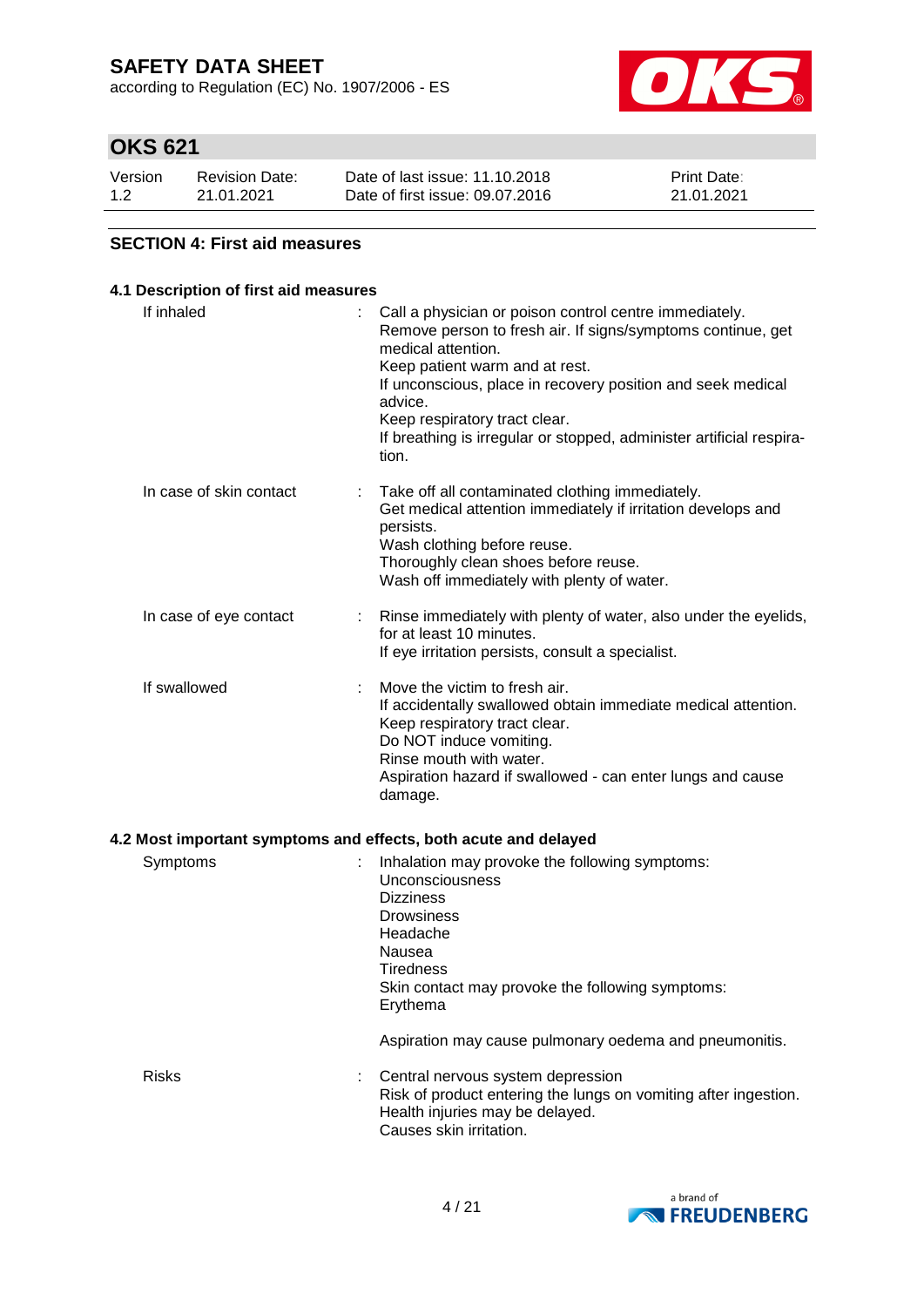according to Regulation (EC) No. 1907/2006 - ES



# **OKS 621**

| Version | <b>Revision Date:</b> | Date of last issue: 11.10.2018  | <b>Print Date:</b> |
|---------|-----------------------|---------------------------------|--------------------|
| 1.2     | 21.01.2021            | Date of first issue: 09.07.2016 | 21.01.2021         |

### **4.3 Indication of any immediate medical attention and special treatment needed**

Treatment : Treat symptomatically.

### **SECTION 5: Firefighting measures**

### **5.1 Extinguishing media**

| Suitable extinguishing media : ABC powder |                         |
|-------------------------------------------|-------------------------|
| Unsuitable extinguishing<br>media         | : High volume water jet |

### **5.2 Special hazards arising from the substance or mixture**

| Specific hazards during fire-<br>fighting          | ÷. | Fire Hazard<br>Do not let product enter drains.<br>In use, may form flammable/explosive vapour-air mixture.<br>Container may explode if heated.<br>Contains gas under pressure; may explode if heated.<br>Beware of vapours accumulating to form explosive concentra-<br>tions. Vapours can accumulate in low areas. |
|----------------------------------------------------|----|----------------------------------------------------------------------------------------------------------------------------------------------------------------------------------------------------------------------------------------------------------------------------------------------------------------------|
| Hazardous combustion prod- :<br>ucts               |    | Carbon oxides                                                                                                                                                                                                                                                                                                        |
| 5.3 Advice for firefighters                        |    |                                                                                                                                                                                                                                                                                                                      |
| Special protective equipment :<br>for firefighters |    | In the event of fire, wear self-contained breathing apparatus.<br>Use personal protective equipment. Exposure to decomposi-<br>tion products may be a hazard to health.                                                                                                                                              |
| Further information                                |    | Standard procedure for chemical fires.<br>Collect contaminated fire extinguishing water separately. This<br>must not be discharged into drains.<br>Cool containers/tanks with water spray.                                                                                                                           |

### **SECTION 6: Accidental release measures**

### **6.1 Personal precautions, protective equipment and emergency procedures**

| Personal precautions | : Evacuate personnel to safe areas.                        |
|----------------------|------------------------------------------------------------|
|                      | Ensure adequate ventilation.                               |
|                      | Remove all sources of ignition.                            |
|                      | Do not breathe vapours or spray mist.                      |
|                      | Do not breathe dust/ fume/ gas/ mist/ vapours/ spray.      |
|                      | Refer to protective measures listed in sections 7 and 8.   |
|                      | Only qualified personnel equipped with suitable protective |
|                      | equipment may intervene.                                   |

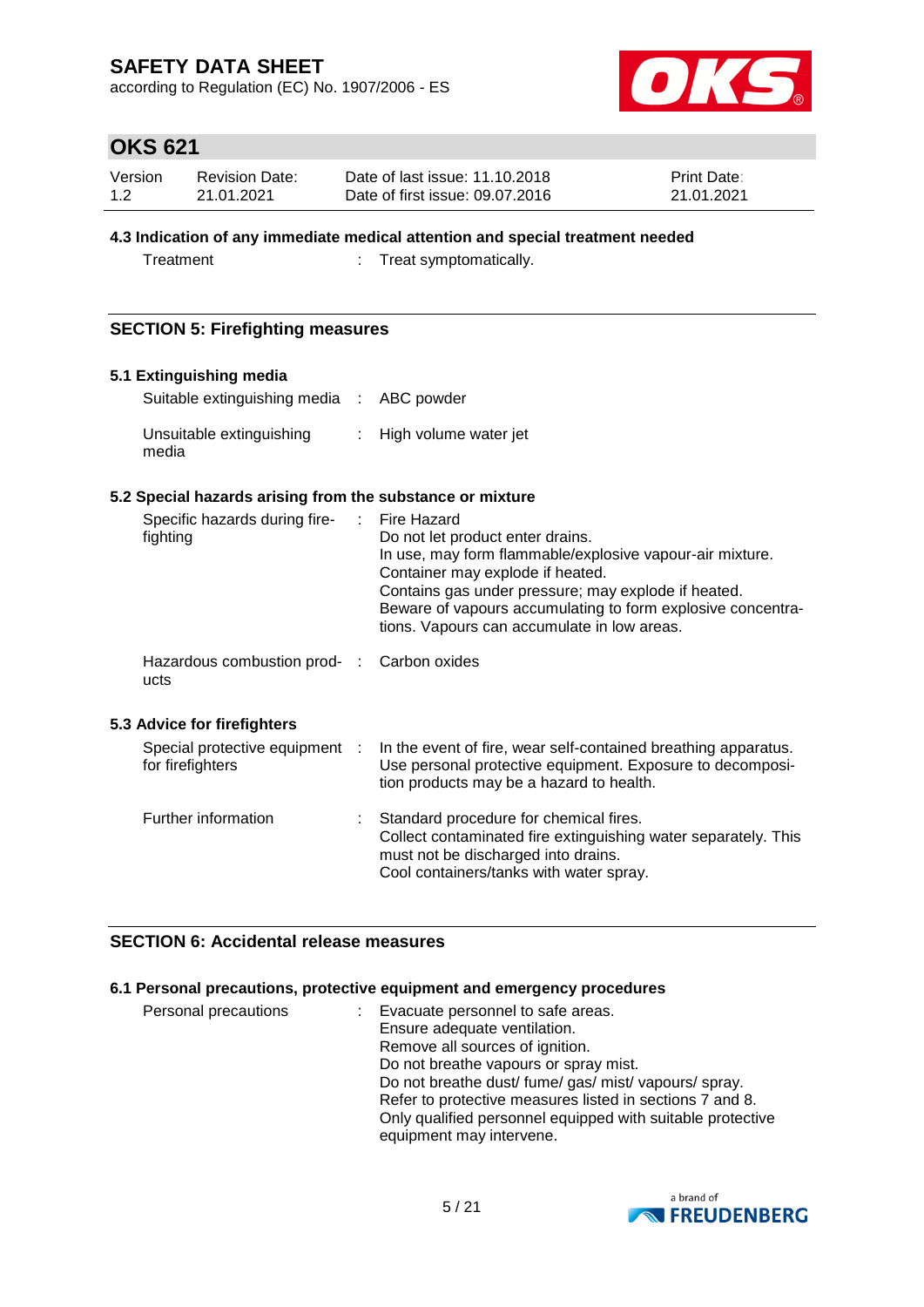according to Regulation (EC) No. 1907/2006 - ES



# **OKS 621**

| Version | <b>Revision Date:</b> | Date of last issue: 11.10.2018  | <b>Print Date:</b> |
|---------|-----------------------|---------------------------------|--------------------|
| 1.2     | 21.01.2021            | Date of first issue: 09.07.2016 | 21.01.2021         |

### **6.2 Environmental precautions**

| Environmental precautions |  | : Do not allow contact with soil, surface or ground water.<br>Prevent further leakage or spillage if safe to do so.<br>If the product contaminates rivers and lakes or drains inform<br>respective authorities. |
|---------------------------|--|-----------------------------------------------------------------------------------------------------------------------------------------------------------------------------------------------------------------|
|---------------------------|--|-----------------------------------------------------------------------------------------------------------------------------------------------------------------------------------------------------------------|

### **6.3 Methods and material for containment and cleaning up**

| Methods for cleaning up |  | : Contain spillage, and then collect with non-combustible ab-<br>sorbent material, (e.g. sand, earth, diatomaceous earth, ver-<br>miculite) and place in container for disposal according to local<br>/ national regulations (see section 13).<br>Keep in suitable, closed containers for disposal.<br>Non-sparking tools should be used. |
|-------------------------|--|-------------------------------------------------------------------------------------------------------------------------------------------------------------------------------------------------------------------------------------------------------------------------------------------------------------------------------------------|
|-------------------------|--|-------------------------------------------------------------------------------------------------------------------------------------------------------------------------------------------------------------------------------------------------------------------------------------------------------------------------------------------|

### **6.4 Reference to other sections**

For personal protection see section 8.

### **SECTION 7: Handling and storage**

### **7.1 Precautions for safe handling**

| Advice on safe handling                            | : Use only in an area containing explosion proof equipment.<br>Do not use in areas without adequate ventilation.<br>Do not breathe vapours or spray mist.<br>In case of insufficient ventilation, wear suitable respiratory<br>equipment.<br>Avoid contact with skin and eyes.<br>For personal protection see section 8.<br>Keep away from fire, sparks and heated surfaces.<br>Smoking, eating and drinking should be prohibited in the ap-<br>plication area.<br>Wash hands and face before breaks and immediately after<br>handling the product.<br>Do not get in eyes or mouth or on skin.<br>Do not get on skin or clothing.<br>Do not ingest.<br>Do not use sparking tools.<br>Do not enter areas where used or stored until adequately ven-<br>tilated.<br>These safety instructions also apply to empty packaging which<br>may still contain product residues.<br>Pressurized container: protect from sunlight and do not ex-<br>pose to temperatures exceeding 50 °C. Do not pierce or burn,<br>even after use. |
|----------------------------------------------------|--------------------------------------------------------------------------------------------------------------------------------------------------------------------------------------------------------------------------------------------------------------------------------------------------------------------------------------------------------------------------------------------------------------------------------------------------------------------------------------------------------------------------------------------------------------------------------------------------------------------------------------------------------------------------------------------------------------------------------------------------------------------------------------------------------------------------------------------------------------------------------------------------------------------------------------------------------------------------------------------------------------------------|
| Advice on protection against<br>fire and explosion | Keep away from heat and sources of ignition.                                                                                                                                                                                                                                                                                                                                                                                                                                                                                                                                                                                                                                                                                                                                                                                                                                                                                                                                                                             |
| Hygiene measures                                   | Wash face, hands and any exposed skin thoroughly after<br>handling.                                                                                                                                                                                                                                                                                                                                                                                                                                                                                                                                                                                                                                                                                                                                                                                                                                                                                                                                                      |

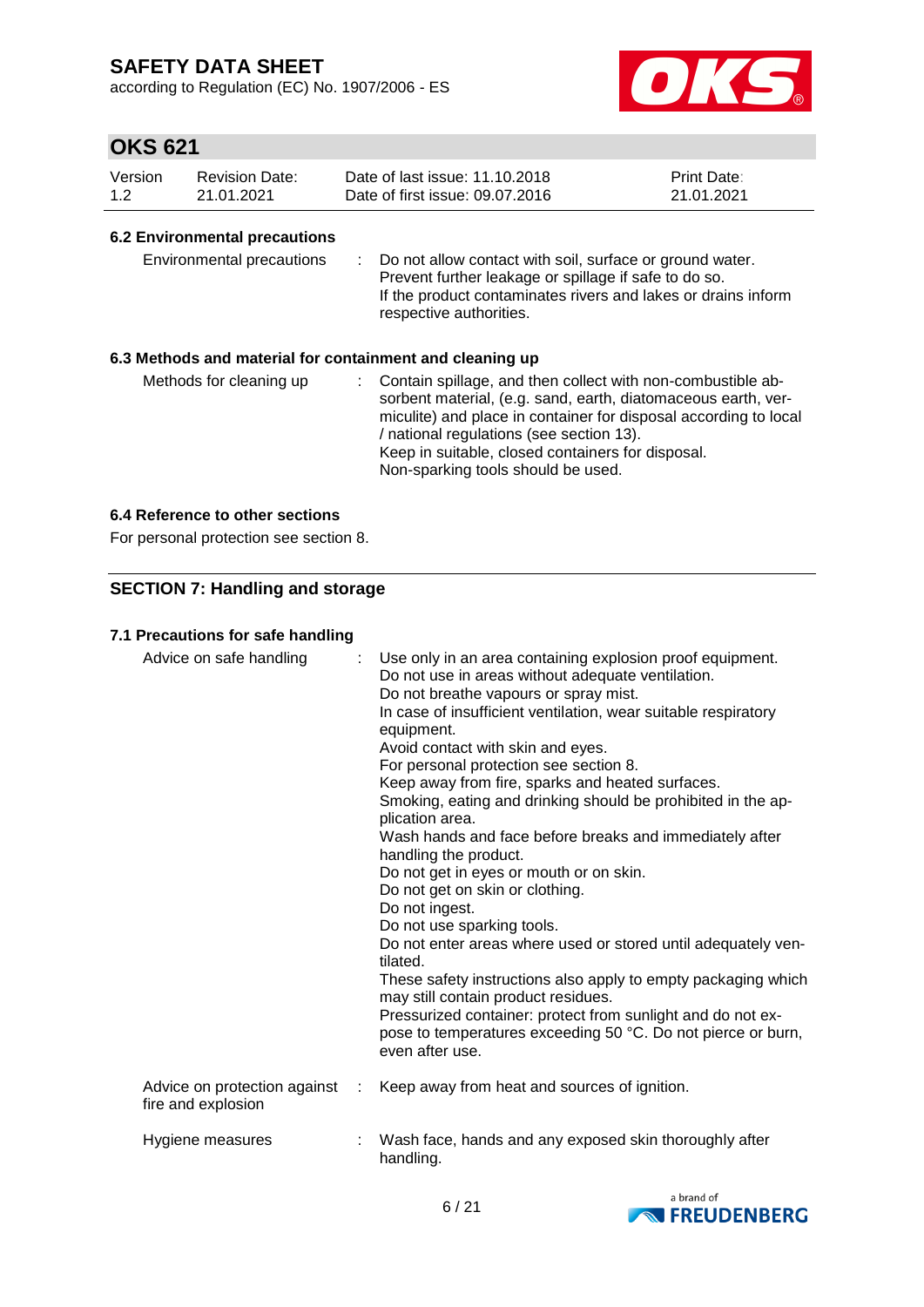according to Regulation (EC) No. 1907/2006 - ES



# **OKS 621**

| Version | <b>Revision Date:</b> | Date of last issue: 11.10.2018  | <b>Print Date:</b> |
|---------|-----------------------|---------------------------------|--------------------|
| 1.2     | 21.01.2021            | Date of first issue: 09.07.2016 | 21.01.2021         |

### **7.2 Conditions for safe storage, including any incompatibilities**

| ÷. | BEWARE: Aerosol is pressurized. Keep away from direct sun<br>exposure and temperatures over 50 °C. Do not open by force<br>or throw into fire even after use. Do not spray on flames or<br>red-hot objects. Do not store together with oxidizing and self-<br>igniting products. Store in accordance with the particular na-<br>tional regulations. |
|----|-----------------------------------------------------------------------------------------------------------------------------------------------------------------------------------------------------------------------------------------------------------------------------------------------------------------------------------------------------|
|    | Specific instructions for handling, not required.                                                                                                                                                                                                                                                                                                   |
|    |                                                                                                                                                                                                                                                                                                                                                     |

### **SECTION 8: Exposure controls/personal protection**

### **8.1 Control parameters**

### **Occupational Exposure Limits**

| Components | CAS-No.  | Value type (Form<br>of exposure) | Control parameters | <b>Basis</b>                 |
|------------|----------|----------------------------------|--------------------|------------------------------|
| butane     | 106-97-8 | VLA-ED (gas)                     | 1.000 ppm          | ES VLA<br>$(2013 - 02 - 22)$ |
| propane    | 74-98-6  | VLA-ED                           | 1.000 ppm          | ES VLA<br>$(2011 - 03 - 03)$ |
| isobutane  | 75-28-5  | VLA-ED (gas)                     | 1.000 ppm          | ES VLA<br>$(2013 - 02 - 22)$ |

### **Derived No Effect Level (DNEL) according to Regulation (EC) No. 1907/2006:**

| Substance name                                                                | End Use | Exposure routes | Potential health ef-          | Value               |
|-------------------------------------------------------------------------------|---------|-----------------|-------------------------------|---------------------|
|                                                                               |         |                 | fects                         |                     |
| Hydrocarbons, C6-<br>C7, n-alkanes, isoal-<br>kanes, cyclics, <5%<br>n-hexane | Workers | Skin contact    | Long-term systemic<br>effects | 773 mg/kg<br>bw/day |
|                                                                               | Workers | Inhalation      | Long-term systemic<br>effects | 2035 mg/m3          |

#### **8.2 Exposure controls**

#### **Engineering measures**

Use only in an area equipped with explosion proof exhaust ventilation. Handle only in a place equipped with local exhaust (or other appropriate exhaust).

#### **Personal protective equipment**

Eye protection : Safety glasses with side-shields

| Hand protection    |                  |
|--------------------|------------------|
| Material           | : Nitrile rubber |
| Break through time | $:$ > 10 min     |
| Protective index   | : Class 1        |
|                    |                  |

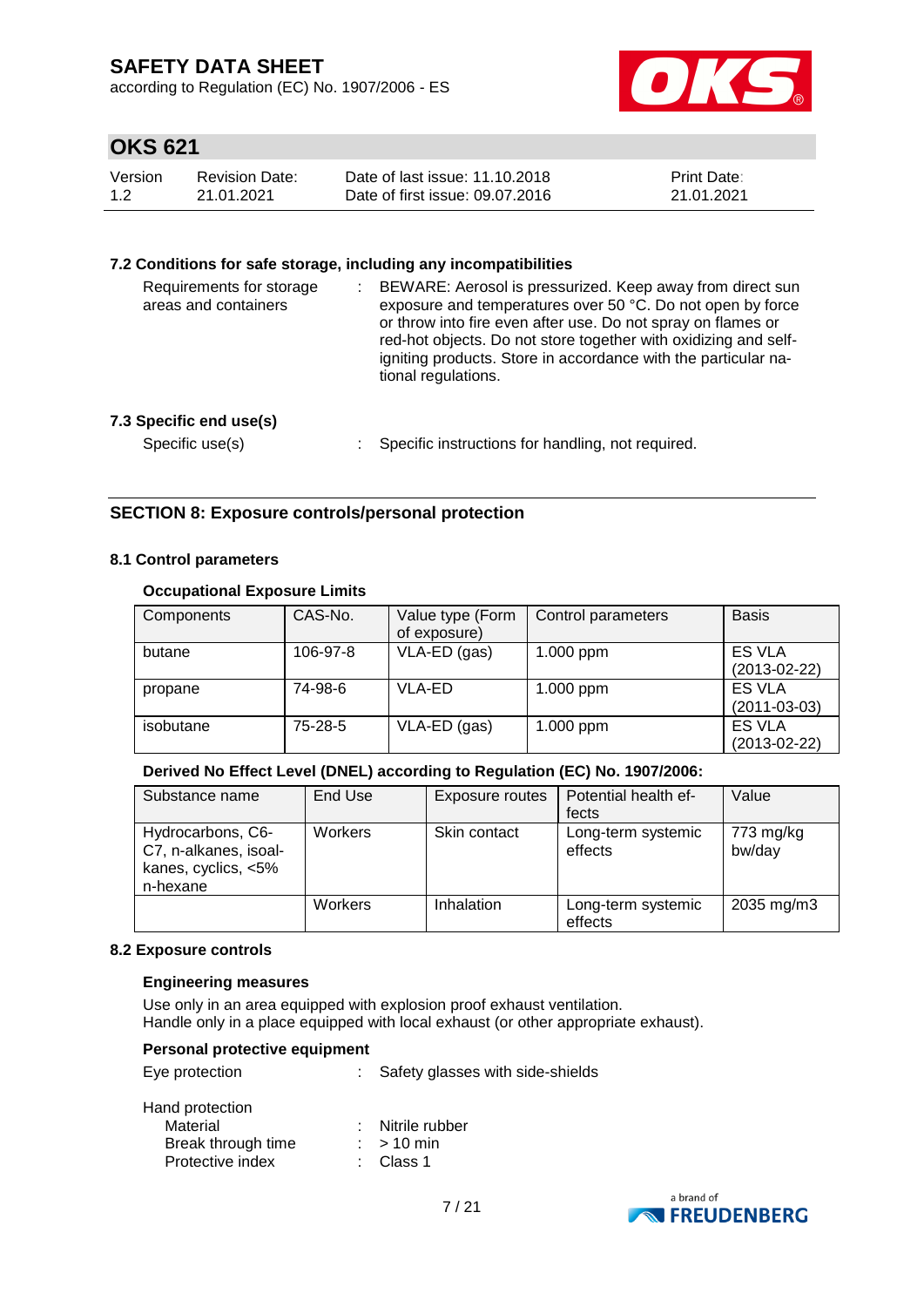according to Regulation (EC) No. 1907/2006 - ES



# **OKS 621**

| Version<br>1.2 <sub>2</sub> | <b>Revision Date:</b><br>21.01.2021 | Date of last issue: 11.10.2018<br>Date of first issue: 09.07.2016                                                                                                                                                                                                                                                                           | Print Date:<br>21.01.2021 |
|-----------------------------|-------------------------------------|---------------------------------------------------------------------------------------------------------------------------------------------------------------------------------------------------------------------------------------------------------------------------------------------------------------------------------------------|---------------------------|
|                             |                                     |                                                                                                                                                                                                                                                                                                                                             |                           |
|                             | Remarks                             | Wear protective gloves. The break through time depends<br>amongst other things on the material, the thickness and the<br>type of glove and therefore has to be measured for each<br>case.<br>The selected protective gloves have to satisfy the specifica-<br>tions of Regulation (EU) 2016/425 and the standard EN 374<br>derived from it. |                           |
|                             | Respiratory protection              | Use respiratory protection unless adequate local exhaust<br>ventilation is provided or exposure assessment demonstrates<br>that exposures are within recommended exposure quidelines.                                                                                                                                                       |                           |
|                             | Filter type                         | Recommended Filter type:                                                                                                                                                                                                                                                                                                                    |                           |
|                             |                                     | Organic gas and low boiling vapour type (AX)                                                                                                                                                                                                                                                                                                |                           |
|                             | Protective measures                 | The type of protective equipment must be selected according<br>to the concentration and amount of the dangerous substance<br>at the specific workplace.<br>Choose body protection in relation to its type, to the concen-<br>tration and amount of dangerous substances, and to the spe-<br>cific work-place.                               |                           |

### **SECTION 9: Physical and chemical properties**

### **9.1 Information on basic physical and chemical properties**

| Appearance                  |    | aerosol                                   |
|-----------------------------|----|-------------------------------------------|
| Colour                      | t  | colourless                                |
| Odour                       | t  | characteristic                            |
| <b>Odour Threshold</b>      | ÷  | No data available                         |
|                             |    |                                           |
| рH                          | ÷  | Not applicable                            |
| Melting point/range         | ÷. | No data available                         |
| Boiling point/boiling range | t. | $-161 °C$<br>(1.013 hPa)                  |
| Flash point                 | ÷  | $-60 °C$<br>Method: DIN 51755, closed cup |
| Evaporation rate            | t  | No data available                         |

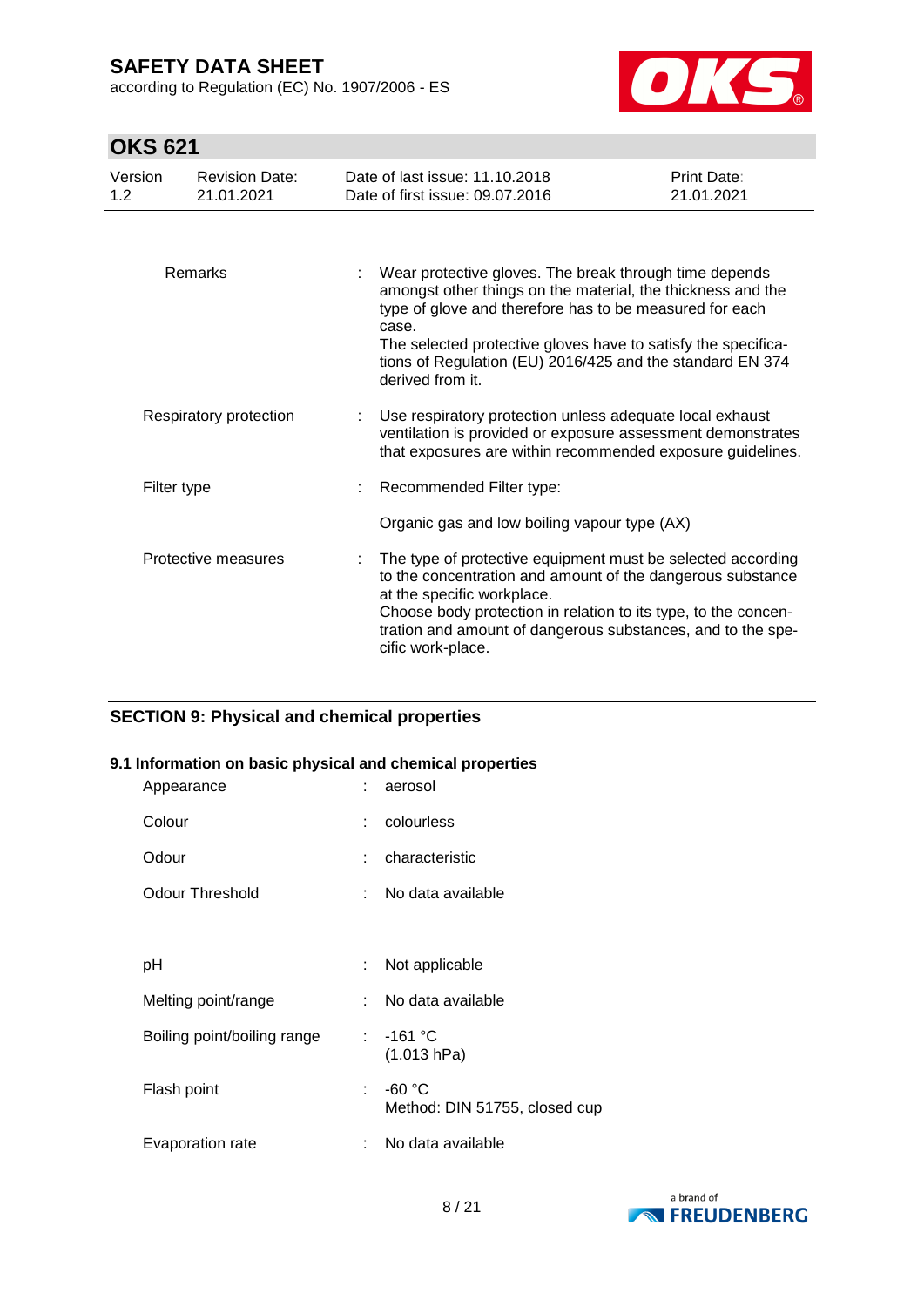according to Regulation (EC) No. 1907/2006 - ES



| Version<br>1.2 |                       | <b>Revision Date:</b><br>21.01.2021                 |                               | Date of last issue: 11.10.2018<br>Date of first issue: 09.07.2016   | Print Date:<br>21.01.2021 |
|----------------|-----------------------|-----------------------------------------------------|-------------------------------|---------------------------------------------------------------------|---------------------------|
|                |                       | Flammability (solid, gas)                           | ÷.                            | Extremely flammable aerosol.                                        |                           |
|                |                       | Upper explosion limit / Upper<br>flammability limit | $\mathcal{I}^{\mathcal{I}}$ . | 10,9 %(V)                                                           |                           |
|                |                       | Lower explosion limit / Lower<br>flammability limit | ÷                             | $0,6\%$ (V)                                                         |                           |
|                |                       | Vapour pressure                                     |                               | 4.000 hPa (20 °C)                                                   |                           |
|                |                       | Relative vapour density                             |                               | No data available                                                   |                           |
|                |                       | Relative density                                    | ÷.                            | 0,6(20 °C)<br>Reference substance: Water<br>The value is calculated |                           |
|                | Density               |                                                     | ÷                             | $0,60$ g/cm3<br>(20 °C)                                             |                           |
|                | <b>Bulk density</b>   |                                                     |                               | No data available                                                   |                           |
|                | Solubility(ies)       | Water solubility                                    |                               | insoluble                                                           |                           |
|                |                       | Solubility in other solvents                        | ÷                             | No data available                                                   |                           |
|                | octanol/water         | Partition coefficient: n-                           | ÷                             | No data available                                                   |                           |
|                |                       | Auto-ignition temperature                           | ÷                             | 230 °C                                                              |                           |
|                |                       | Decomposition temperature                           |                               | No data available                                                   |                           |
|                | Viscosity             | Viscosity, dynamic                                  |                               | No data available                                                   |                           |
|                |                       | Viscosity, kinematic                                |                               | $<$ 20,5 mm2/s (40 °C)                                              |                           |
|                |                       | <b>Explosive properties</b>                         |                               | In use may form flammable/explosive vapour-air mixture.             |                           |
|                |                       | Oxidizing properties                                |                               | No data available                                                   |                           |
|                | 9.2 Other information |                                                     |                               |                                                                     |                           |
|                |                       | Sublimation point                                   |                               | No data available                                                   |                           |
|                |                       | Metal corrosion rate                                |                               | Not corrosive to metals                                             |                           |
|                | Self-ignition         |                                                     |                               | not auto-flammable                                                  |                           |

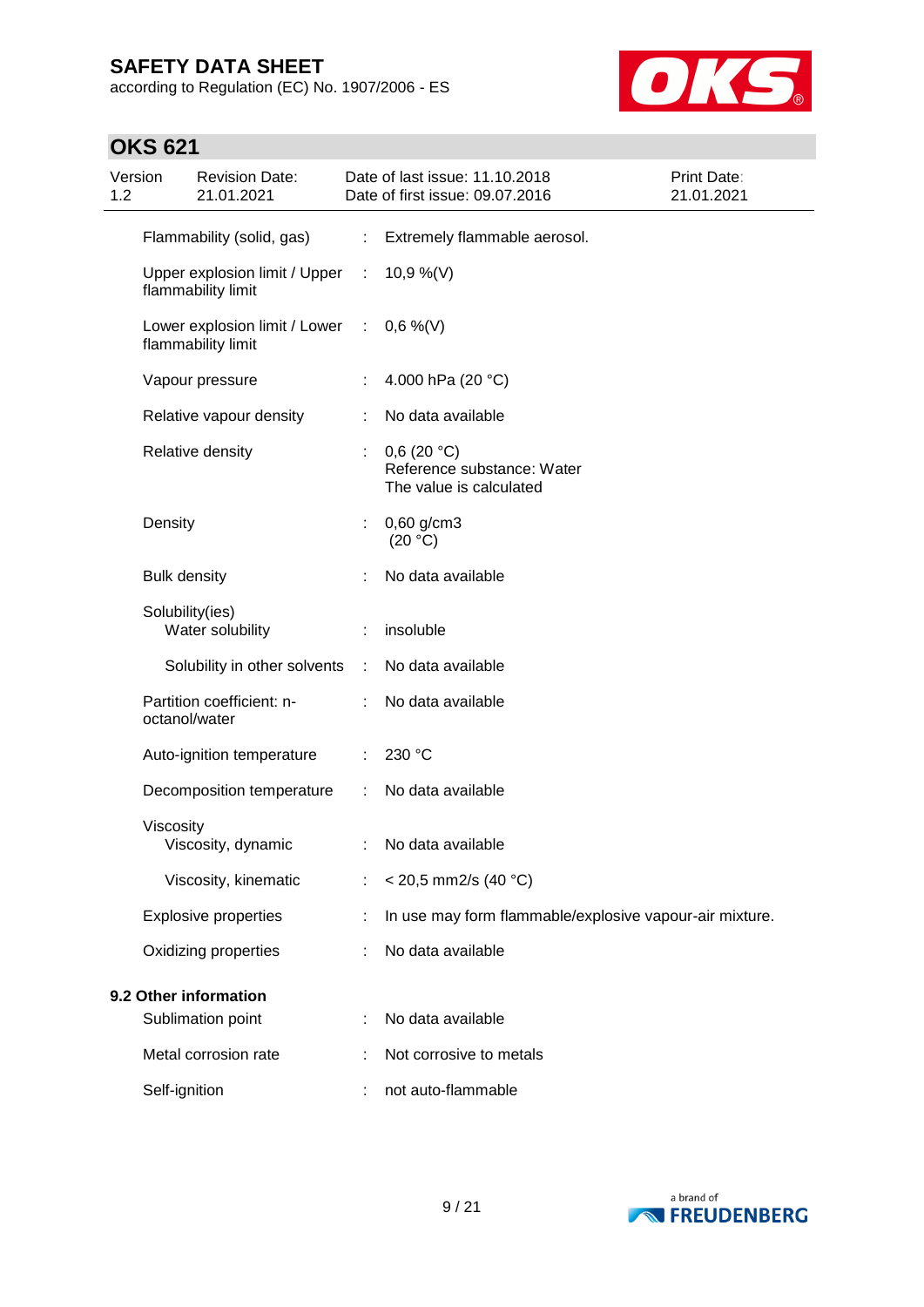according to Regulation (EC) No. 1907/2006 - ES



# **OKS 621**

| Version | <b>Revision Date:</b> | Date of last issue: 11.10.2018  | <b>Print Date:</b> |
|---------|-----------------------|---------------------------------|--------------------|
| 1.2     | 21.01.2021            | Date of first issue: 09.07.2016 | 21.01.2021         |

### **SECTION 10: Stability and reactivity**

### **10.1 Reactivity**

No hazards to be specially mentioned.

### **10.2 Chemical stability**

Stable under normal conditions.

### **10.3 Possibility of hazardous reactions**

Hazardous reactions : No dangerous reaction known under conditions of normal use.

### **10.4 Conditions to avoid**

Conditions to avoid : Heat, flames and sparks.

### **10.5 Incompatible materials**

**Acute toxicity**

Materials to avoid : Oxidizing agents

### **10.6 Hazardous decomposition products**

No decomposition if stored and applied as directed.

### **SECTION 11: Toxicological information**

### **11.1 Information on toxicological effects**

| <b>HOULD LOAIVILY</b>           |                                                                                                                                                                              |
|---------------------------------|------------------------------------------------------------------------------------------------------------------------------------------------------------------------------|
| <b>Product:</b>                 |                                                                                                                                                                              |
| Acute oral toxicity             | : Remarks: Effects due to ingestion may include:                                                                                                                             |
|                                 | Symptoms: Central nervous system depression                                                                                                                                  |
| Acute inhalation toxicity       | : Remarks: Respiration of solvent vapour may cause dizziness.                                                                                                                |
|                                 | Symptoms: Inhalation may provoke the following symptoms:,<br>Respiratory disorder, Dizziness, Drowsiness, Vomiting, Fa-<br>tigue, Vertigo, Central nervous system depression |
| Acute dermal toxicity           | : Symptoms: Redness, Local irritation                                                                                                                                        |
| Components:                     |                                                                                                                                                                              |
|                                 | Hydrocarbons, C6-C7, n-alkanes, isoalkanes, cyclics, <5% n-hexane:                                                                                                           |
| Acute oral toxicity             | : LD50 (Rat): $>$ 5.840 mg/kg<br>Assessment: The substance or mixture has no acute oral tox-<br>icity                                                                        |
| Acute inhalation toxicity<br>÷. | LC50 (Rat): $> 25,2$ mg/l<br>Exposure time: 4 h                                                                                                                              |

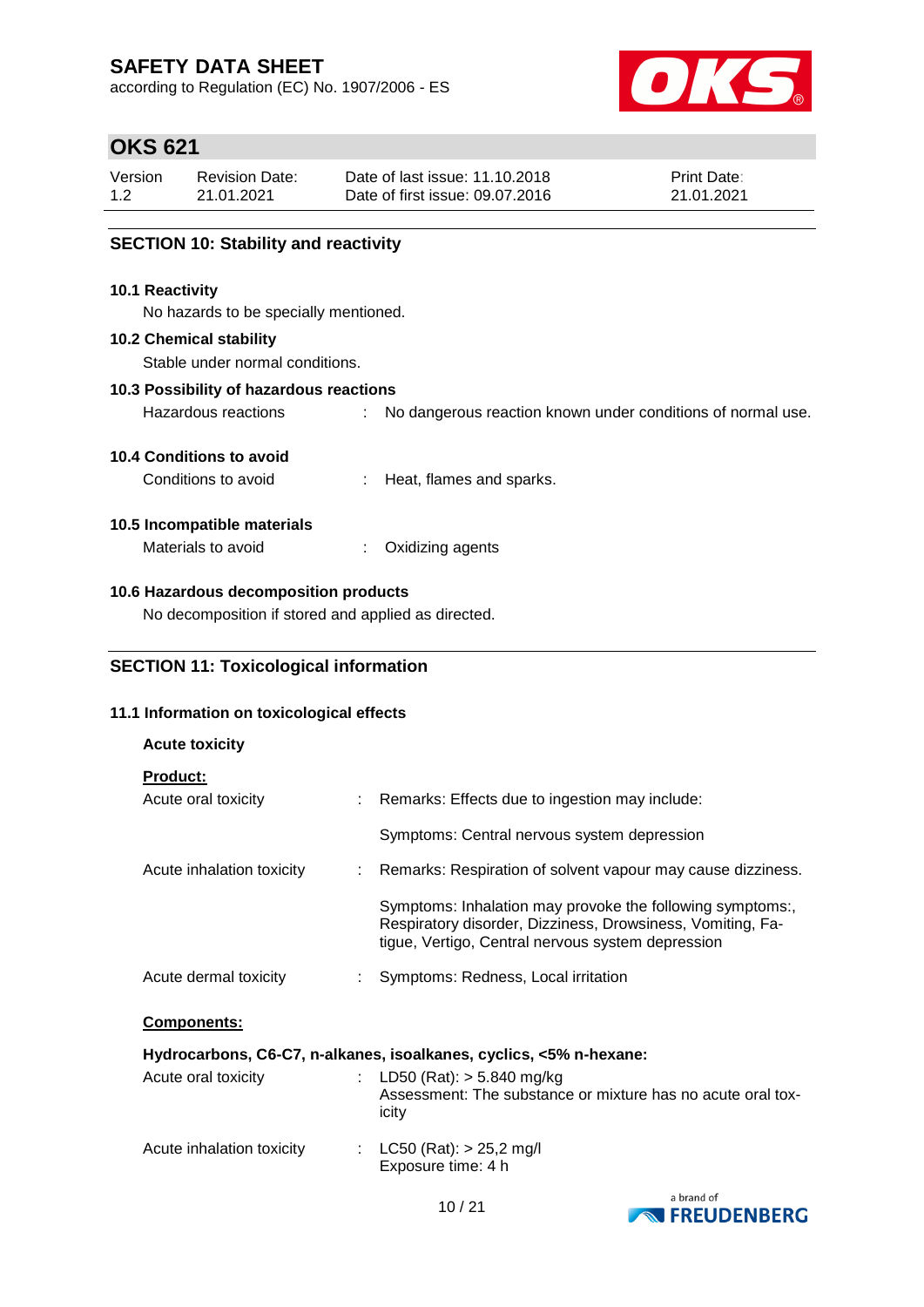according to Regulation (EC) No. 1907/2006 - ES



| Version<br>1.2 | <b>Revision Date:</b><br>21.01.2021                                                                                                                                                                                                |                  | Date of last issue: 11.10.2018<br>Date of first issue: 09.07.2016                                                                                | <b>Print Date:</b><br>21.01.2021 |
|----------------|------------------------------------------------------------------------------------------------------------------------------------------------------------------------------------------------------------------------------------|------------------|--------------------------------------------------------------------------------------------------------------------------------------------------|----------------------------------|
|                |                                                                                                                                                                                                                                    |                  | Test atmosphere: vapour<br>Assessment: The substance or mixture has no acute inhala-<br>tion toxicity                                            |                                  |
|                | Acute dermal toxicity                                                                                                                                                                                                              | $\mathbb{Z}^n$ . | LD50 (Rat): $> 2,8$ g/kg<br>Assessment: The substance or mixture has no acute dermal<br>toxicity                                                 |                                  |
|                |                                                                                                                                                                                                                                    |                  | Kerosine (petroleum), hydrodesulfurized; Kerosine - unspecified:                                                                                 |                                  |
|                | Acute inhalation toxicity                                                                                                                                                                                                          |                  | Assessment: The substance or mixture is classified as specific<br>target organ toxicant, single exposure, category 3 with narcot-<br>ic effects. |                                  |
| butane:        |                                                                                                                                                                                                                                    |                  |                                                                                                                                                  |                                  |
|                | Acute inhalation toxicity                                                                                                                                                                                                          |                  | : LC50 (Rat): 658 mg/l<br>Exposure time: 4 h<br>Test atmosphere: gas                                                                             |                                  |
|                | isobutane:                                                                                                                                                                                                                         |                  |                                                                                                                                                  |                                  |
|                | Acute inhalation toxicity                                                                                                                                                                                                          | t.               | LC50 (Rat): 658 mg/l<br>Exposure time: 4 h<br>Test atmosphere: gas                                                                               |                                  |
|                | <b>Skin corrosion/irritation</b>                                                                                                                                                                                                   |                  |                                                                                                                                                  |                                  |
| Product:       |                                                                                                                                                                                                                                    |                  |                                                                                                                                                  |                                  |
| Remarks        |                                                                                                                                                                                                                                    |                  | Irritating to skin.                                                                                                                              |                                  |
|                | Components:                                                                                                                                                                                                                        |                  |                                                                                                                                                  |                                  |
|                |                                                                                                                                                                                                                                    |                  | Hydrocarbons, C6-C7, n-alkanes, isoalkanes, cyclics, <5% n-hexane:                                                                               |                                  |
| Species        | <b>Example 1</b> Service 2 Service 2 Service 2 Service 2 Service 2 Service 2 Service 2 Service 2 Service 2 Service 2 Service 2 Service 2 Service 2 Service 2 Service 2 Service 2 Service 2 Service 2 Service 2 Service 2 Service 2 |                  |                                                                                                                                                  |                                  |
| Method         | Assessment                                                                                                                                                                                                                         |                  | Irritating to skin.<br>: OECD Test Guideline 404                                                                                                 |                                  |
| Result         |                                                                                                                                                                                                                                    |                  | : Irritating to skin.                                                                                                                            |                                  |
|                |                                                                                                                                                                                                                                    |                  | Kerosine (petroleum), hydrodesulfurized; Kerosine - unspecified:                                                                                 |                                  |
| Result         |                                                                                                                                                                                                                                    |                  | Skin irritation                                                                                                                                  |                                  |
|                | Serious eye damage/eye irritation                                                                                                                                                                                                  |                  |                                                                                                                                                  |                                  |
| Product:       |                                                                                                                                                                                                                                    |                  |                                                                                                                                                  |                                  |
| Remarks        |                                                                                                                                                                                                                                    |                  | Contact with eyes may cause irritation.                                                                                                          |                                  |
|                | Components:                                                                                                                                                                                                                        |                  |                                                                                                                                                  |                                  |
|                |                                                                                                                                                                                                                                    |                  | Hydrocarbons, C6-C7, n-alkanes, isoalkanes, cyclics, <5% n-hexane:                                                                               |                                  |
|                |                                                                                                                                                                                                                                    |                  |                                                                                                                                                  |                                  |

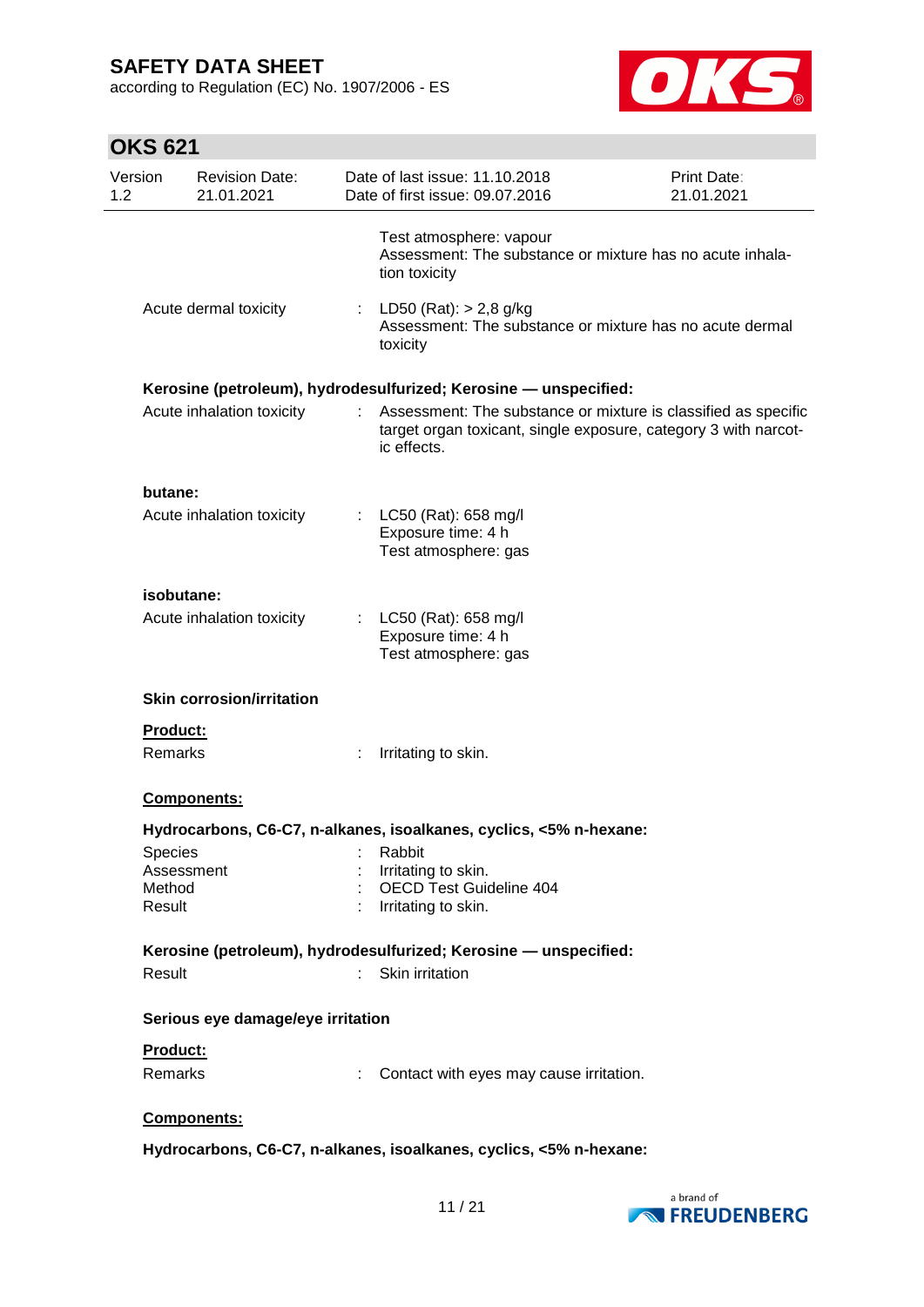according to Regulation (EC) No. 1907/2006 - ES



| Version<br>1.2           | <b>Revision Date:</b><br>21.01.2021      |                                                                                                                                                                                                                                                                                                                                                                                                                               | Date of last issue: 11.10.2018<br>Date of first issue: 09.07.2016                                                                      | Print Date:<br>21.01.2021 |
|--------------------------|------------------------------------------|-------------------------------------------------------------------------------------------------------------------------------------------------------------------------------------------------------------------------------------------------------------------------------------------------------------------------------------------------------------------------------------------------------------------------------|----------------------------------------------------------------------------------------------------------------------------------------|---------------------------|
| <b>Species</b><br>Result | Assessment                               |                                                                                                                                                                                                                                                                                                                                                                                                                               | Rabbit<br>No eye irritation<br>No eye irritation                                                                                       |                           |
|                          | <b>Respiratory or skin sensitisation</b> |                                                                                                                                                                                                                                                                                                                                                                                                                               |                                                                                                                                        |                           |
| <b>Product:</b>          |                                          |                                                                                                                                                                                                                                                                                                                                                                                                                               |                                                                                                                                        |                           |
| Remarks                  |                                          | ÷                                                                                                                                                                                                                                                                                                                                                                                                                             | This information is not available.                                                                                                     |                           |
|                          | Components:                              |                                                                                                                                                                                                                                                                                                                                                                                                                               |                                                                                                                                        |                           |
|                          |                                          |                                                                                                                                                                                                                                                                                                                                                                                                                               | Hydrocarbons, C6-C7, n-alkanes, isoalkanes, cyclics, <5% n-hexane:                                                                     |                           |
| <b>Test Type</b>         |                                          |                                                                                                                                                                                                                                                                                                                                                                                                                               | <b>Maximisation Test</b>                                                                                                               |                           |
|                          | Exposure routes                          |                                                                                                                                                                                                                                                                                                                                                                                                                               | Dermal                                                                                                                                 |                           |
| Species                  |                                          |                                                                                                                                                                                                                                                                                                                                                                                                                               | Guinea pig                                                                                                                             |                           |
|                          | Assessment                               |                                                                                                                                                                                                                                                                                                                                                                                                                               | Does not cause skin sensitisation.                                                                                                     |                           |
| Method<br>Result         |                                          |                                                                                                                                                                                                                                                                                                                                                                                                                               | <b>OECD Test Guideline 406</b><br>Did not cause sensitisation on laboratory animals.                                                   |                           |
|                          | <b>Germ cell mutagenicity</b>            |                                                                                                                                                                                                                                                                                                                                                                                                                               |                                                                                                                                        |                           |
| <b>Product:</b>          |                                          |                                                                                                                                                                                                                                                                                                                                                                                                                               |                                                                                                                                        |                           |
|                          | Genotoxicity in vitro                    |                                                                                                                                                                                                                                                                                                                                                                                                                               | : Remarks: No data available                                                                                                           |                           |
|                          | Genotoxicity in vivo                     |                                                                                                                                                                                                                                                                                                                                                                                                                               | : Remarks: No data available                                                                                                           |                           |
|                          | Components:                              |                                                                                                                                                                                                                                                                                                                                                                                                                               |                                                                                                                                        |                           |
|                          |                                          |                                                                                                                                                                                                                                                                                                                                                                                                                               | Hydrocarbons, C6-C7, n-alkanes, isoalkanes, cyclics, <5% n-hexane:                                                                     |                           |
|                          | Genotoxicity in vitro                    |                                                                                                                                                                                                                                                                                                                                                                                                                               | Test Type: Chromosome aberration test in vitro<br>Test system: Rodent cell line<br>Method: OECD Test Guideline 473<br>Result: negative |                           |
|                          | Carcinogenicity                          |                                                                                                                                                                                                                                                                                                                                                                                                                               |                                                                                                                                        |                           |
| Product:                 |                                          |                                                                                                                                                                                                                                                                                                                                                                                                                               |                                                                                                                                        |                           |
| Remarks                  |                                          |                                                                                                                                                                                                                                                                                                                                                                                                                               | No data available                                                                                                                      |                           |
|                          | <b>Reproductive toxicity</b>             |                                                                                                                                                                                                                                                                                                                                                                                                                               |                                                                                                                                        |                           |
| <b>Product:</b>          |                                          |                                                                                                                                                                                                                                                                                                                                                                                                                               |                                                                                                                                        |                           |
|                          | Effects on fertility                     |                                                                                                                                                                                                                                                                                                                                                                                                                               | Remarks: No data available                                                                                                             |                           |
| ment                     | Effects on foetal develop-               | $\mathcal{I}^{\mathcal{I}^{\mathcal{I}^{\mathcal{I}^{\mathcal{I}^{\mathcal{I}^{\mathcal{I}^{\mathcal{I}^{\mathcal{I}^{\mathcal{I}^{\mathcal{I}^{\mathcal{I}^{\mathcal{I}^{\mathcal{I}^{\mathcal{I}^{\mathcal{I}^{\mathcal{I}^{\mathcal{I}^{\mathcal{I}^{\mathcal{I}^{\mathcal{I}^{\mathcal{I}^{\mathcal{I}^{\mathcal{I}^{\mathcal{I}^{\mathcal{I}^{\mathcal{I}^{\mathcal{I}^{\mathcal{I}^{\mathcal{I}^{\mathcal{I}^{\mathcal$ | Remarks: No data available                                                                                                             |                           |

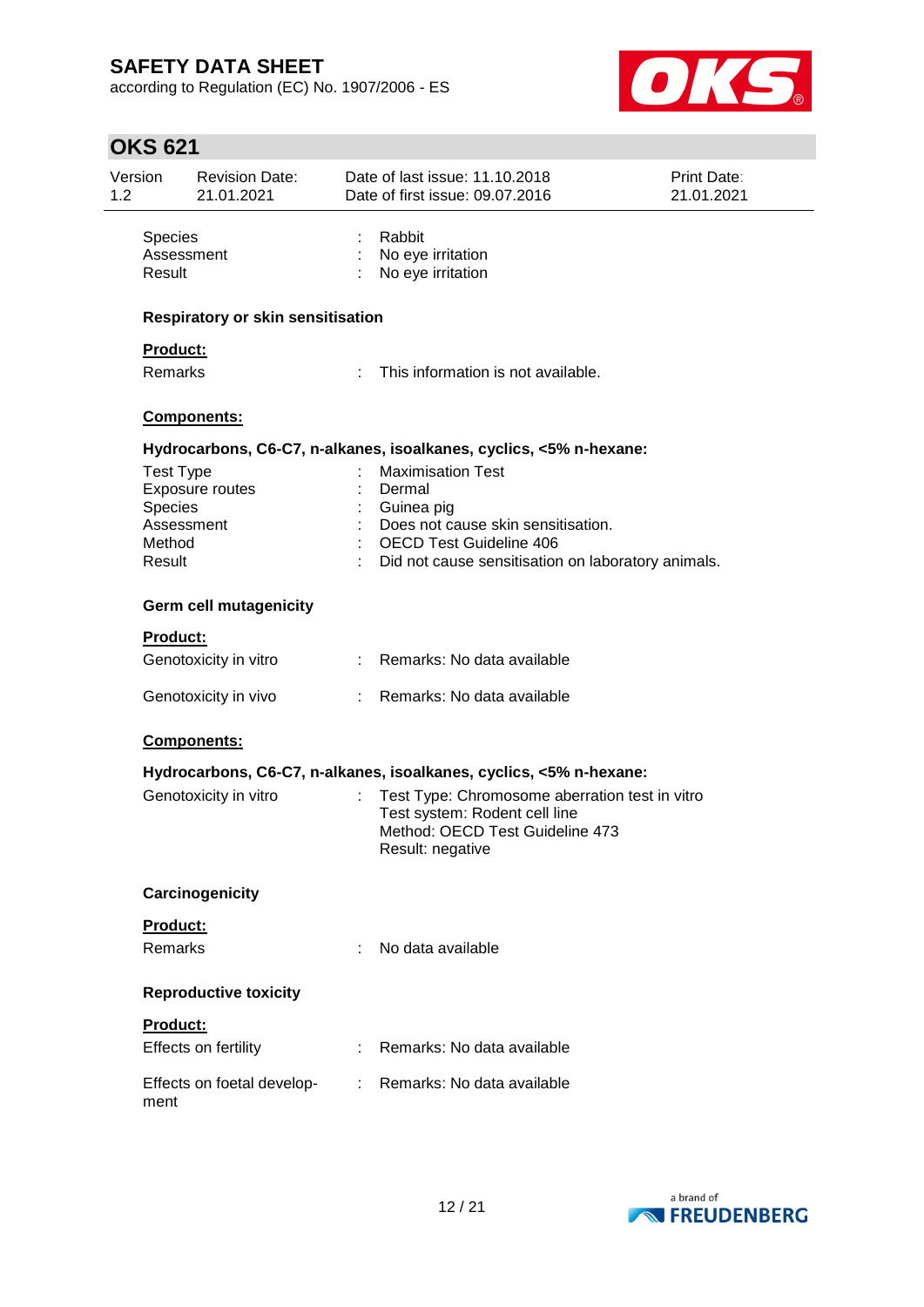according to Regulation (EC) No. 1907/2006 - ES



## **OKS 621**

| Version | <b>Revision Date:</b> | Date of last issue: 11.10.2018  | <b>Print Date:</b> |
|---------|-----------------------|---------------------------------|--------------------|
| 1.2     | 21.01.2021            | Date of first issue: 09.07.2016 | 21.01.2021         |
|         |                       |                                 |                    |

### **STOT - single exposure**

### **Components:**

### **Hydrocarbons, C6-C7, n-alkanes, isoalkanes, cyclics, <5% n-hexane:**

| Assessment |  | May cause drowsiness or dizziness. |
|------------|--|------------------------------------|
|------------|--|------------------------------------|

### **Kerosine (petroleum), hydrodesulfurized; Kerosine — unspecified:**

| Exposure routes | Inhalation                                                      |
|-----------------|-----------------------------------------------------------------|
| Assessment      | The substance or mixture is classified as specific target organ |
|                 | toxicant, single exposure, category 3 with narcotic effects.    |

### **STOT - repeated exposure**

### **Components:**

### **Hydrocarbons, C6-C7, n-alkanes, isoalkanes, cyclics, <5% n-hexane:**

| Exposure routes<br>Assessment | inhalation (vapour)<br>No significant health effects observed in animals at concentra- |
|-------------------------------|----------------------------------------------------------------------------------------|
|                               | tions of 1 mg/l/6h/d or less.                                                          |

### **Repeated dose toxicity**

### **Product:**

Remarks : This information is not available.

### **Aspiration toxicity**

### **Product:**

May be fatal if swallowed and enters airways.

May be fatal if swallowed and enters airways.

### **Components:**

**Hydrocarbons, C6-C7, n-alkanes, isoalkanes, cyclics, <5% n-hexane:** May be fatal if swallowed and enters airways.

### **Kerosine (petroleum), hydrodesulfurized; Kerosine — unspecified:**

May be fatal if swallowed and enters airways.

### **Further information**

#### **Product:**

Remarks : Ingestion causes irritation of upper respiratory system and gastrointestinal disturbance.

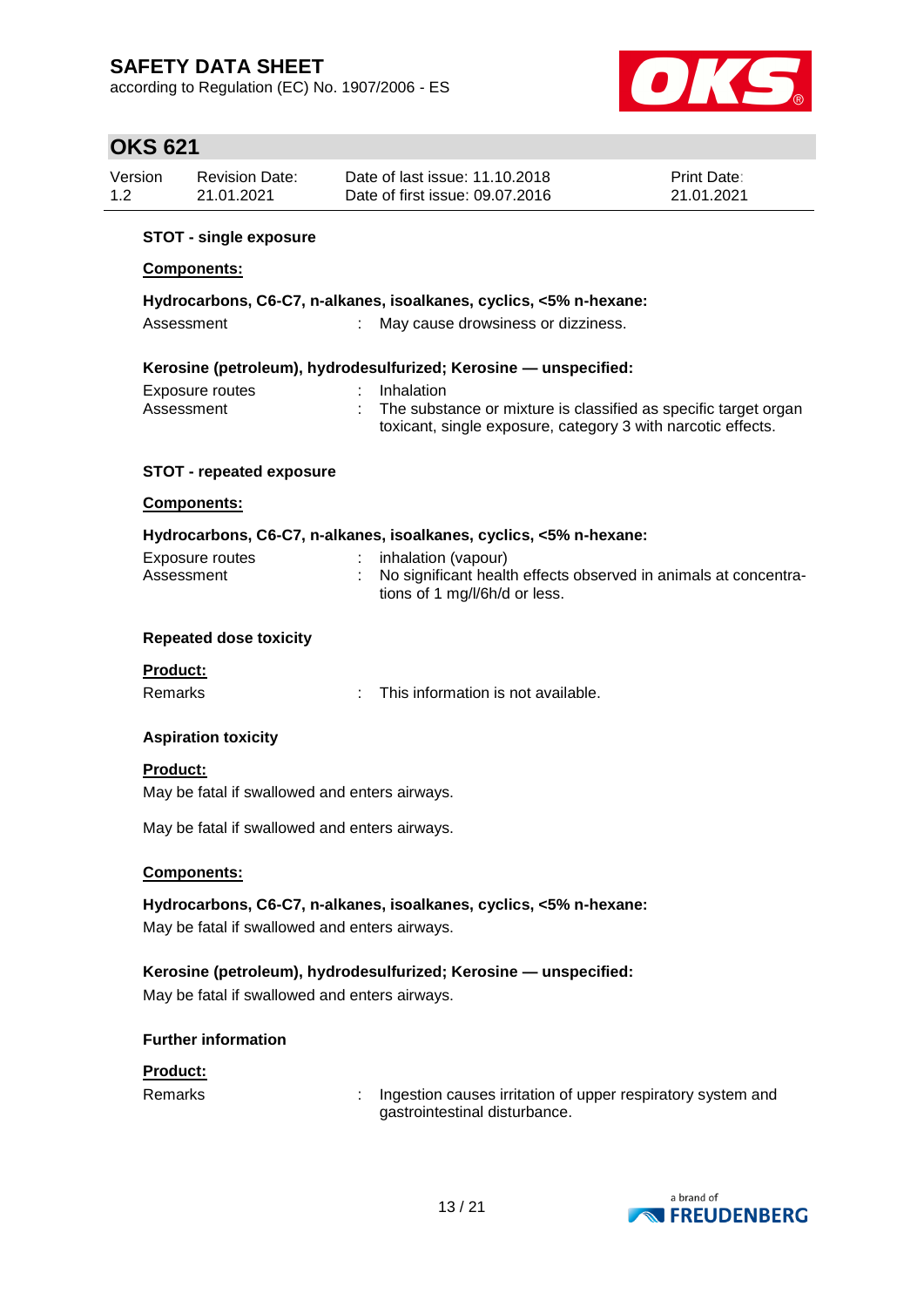according to Regulation (EC) No. 1907/2006 - ES



# **OKS 621**

| Version | <b>Revision Date:</b> | Date of last issue: 11.10.2018  | <b>Print Date:</b> |
|---------|-----------------------|---------------------------------|--------------------|
| 1.2     | 21.01.2021            | Date of first issue: 09.07.2016 | 21.01.2021         |

### **SECTION 12: Ecological information**

### **12.1 Toxicity**

| oduc' |  |
|-------|--|
|       |  |

| .<br>Toxicity to fish                                            |    | Remarks: Toxic to aquatic organisms, may cause long-term<br>adverse effects in the aquatic environment.                                                                                           |  |  |
|------------------------------------------------------------------|----|---------------------------------------------------------------------------------------------------------------------------------------------------------------------------------------------------|--|--|
| Toxicity to daphnia and other :<br>aquatic invertebrates         |    | Remarks: No data available                                                                                                                                                                        |  |  |
| Toxicity to algae/aquatic<br>plants                              |    | Remarks: No data available                                                                                                                                                                        |  |  |
| Toxicity to microorganisms                                       |    | Remarks: No data available                                                                                                                                                                        |  |  |
| Components:                                                      |    |                                                                                                                                                                                                   |  |  |
| Toxicity to fish                                                 |    | Hydrocarbons, C6-C7, n-alkanes, isoalkanes, cyclics, <5% n-hexane:<br>LC50 (Oncorhynchus mykiss (rainbow trout)): > 22 mg/l<br>Exposure time: 96 h<br>Method: OECD Test Guideline 203<br>GLP: yes |  |  |
| Toxicity to daphnia and other :<br>aquatic invertebrates         |    | EL50 (Daphnia magna (Water flea)): 3 mg/l<br>Exposure time: 48 h<br>Method: OECD Test Guideline 202<br>GLP: yes                                                                                   |  |  |
| Toxicity to algae/aquatic<br>plants                              | t. | EbC50 (Pseudokirchneriella subcapitata (green algae)): 26<br>mg/l<br>Exposure time: 72 h<br>Method: OECD Test Guideline 201                                                                       |  |  |
| <b>Ecotoxicology Assessment</b>                                  |    |                                                                                                                                                                                                   |  |  |
| Acute aquatic toxicity                                           | ÷. | Toxic to aquatic life.                                                                                                                                                                            |  |  |
| Chronic aquatic toxicity                                         | ÷. | Toxic to aquatic life with long lasting effects.                                                                                                                                                  |  |  |
| Kerosine (petroleum), hydrodesulfurized; Kerosine - unspecified: |    |                                                                                                                                                                                                   |  |  |
| <b>Ecotoxicology Assessment</b>                                  |    |                                                                                                                                                                                                   |  |  |
| Acute aquatic toxicity                                           |    | : Toxic to aquatic life.                                                                                                                                                                          |  |  |
| Chronic aquatic toxicity                                         |    | Toxic to aquatic life with long lasting effects.                                                                                                                                                  |  |  |

### **12.2 Persistence and degradability**

### **Product:**

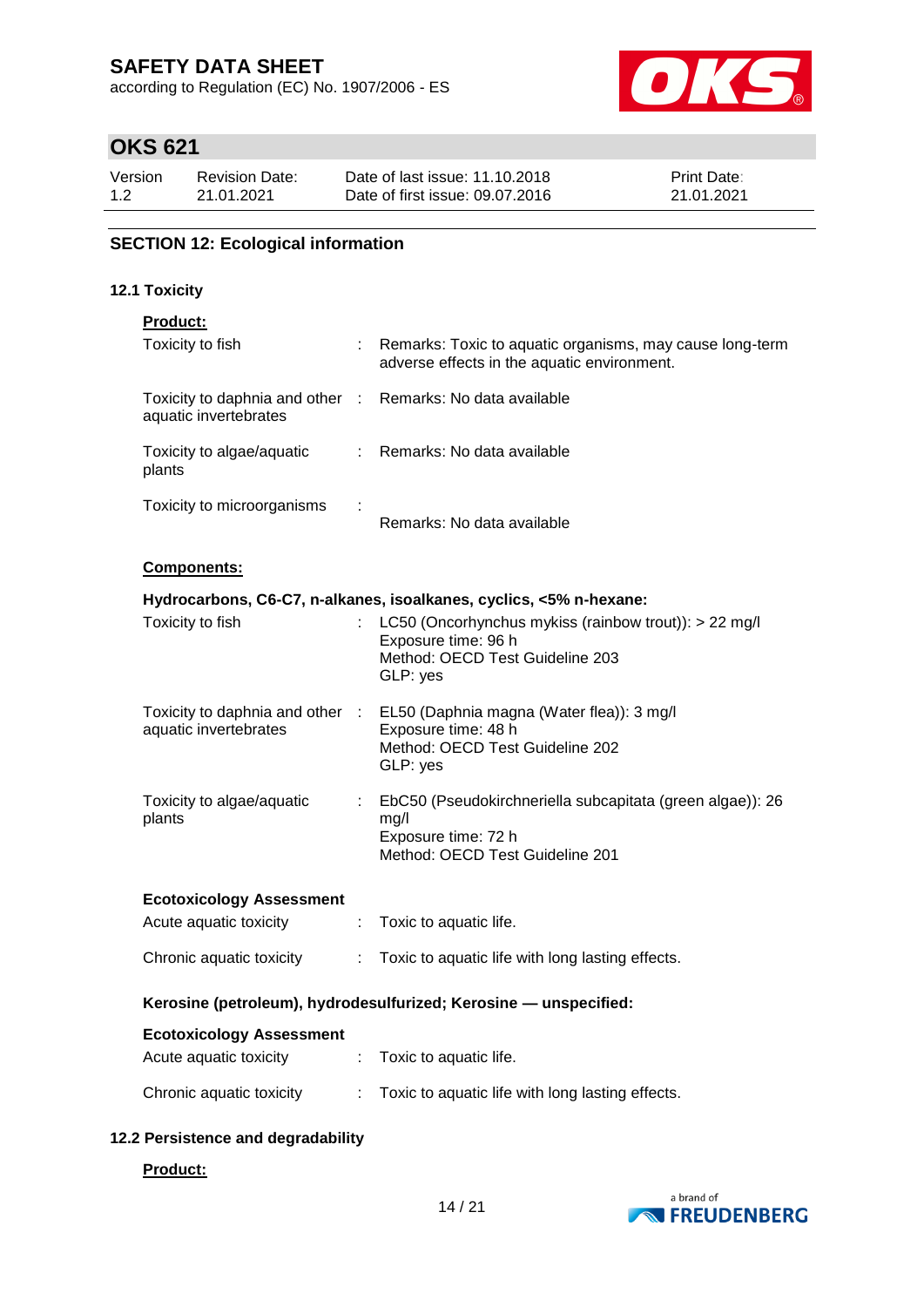according to Regulation (EC) No. 1907/2006 - ES



| 1.2                                     | Version         | <b>Revision Date:</b><br>21.01.2021                |    | Date of last issue: 11.10.2018<br>Date of first issue: 09.07.2016                                                                                                                                                       | Print Date:<br>21.01.2021 |
|-----------------------------------------|-----------------|----------------------------------------------------|----|-------------------------------------------------------------------------------------------------------------------------------------------------------------------------------------------------------------------------|---------------------------|
|                                         |                 | Biodegradability                                   |    | Remarks: No data available                                                                                                                                                                                              |                           |
|                                         | ity             |                                                    |    | Physico-chemical removabil- : Remarks: No data available                                                                                                                                                                |                           |
|                                         |                 | Components:                                        |    |                                                                                                                                                                                                                         |                           |
|                                         |                 |                                                    |    | Hydrocarbons, C6-C7, n-alkanes, isoalkanes, cyclics, <5% n-hexane:                                                                                                                                                      |                           |
|                                         |                 | Biodegradability                                   |    | Result: Readily biodegradable.                                                                                                                                                                                          |                           |
|                                         |                 | 12.3 Bioaccumulative potential                     |    |                                                                                                                                                                                                                         |                           |
|                                         | <b>Product:</b> |                                                    |    |                                                                                                                                                                                                                         |                           |
|                                         |                 | Bioaccumulation                                    |    | Remarks: This mixture contains no substance considered to<br>be persistent, bioaccumulating and toxic (PBT).<br>This mixture contains no substance considered to be very<br>persistent and very bioaccumulating (vPvB). |                           |
|                                         |                 | Components:                                        |    |                                                                                                                                                                                                                         |                           |
|                                         | butane:         |                                                    |    |                                                                                                                                                                                                                         |                           |
|                                         |                 | Partition coefficient: n-<br>octanol/water         |    | : $log Pow: 2,89$<br>Method: OECD Test Guideline 107                                                                                                                                                                    |                           |
|                                         | propane:        |                                                    |    |                                                                                                                                                                                                                         |                           |
|                                         |                 | Partition coefficient: n-<br>octanol/water         | ÷  | log Pow: 2,36                                                                                                                                                                                                           |                           |
|                                         | isobutane:      |                                                    |    |                                                                                                                                                                                                                         |                           |
|                                         |                 | Partition coefficient: n-<br>octanol/water         | t. | log Pow: 2,88<br>Method: OECD Test Guideline 107                                                                                                                                                                        |                           |
|                                         |                 | 12.4 Mobility in soil                              |    |                                                                                                                                                                                                                         |                           |
|                                         | <b>Product:</b> |                                                    |    |                                                                                                                                                                                                                         |                           |
|                                         | Mobility        |                                                    |    | Remarks: No data available                                                                                                                                                                                              |                           |
|                                         |                 | Distribution among environ-<br>mental compartments |    | Remarks: No data available                                                                                                                                                                                              |                           |
| 12.5 Results of PBT and vPvB assessment |                 |                                                    |    |                                                                                                                                                                                                                         |                           |
|                                         | Product:        |                                                    |    |                                                                                                                                                                                                                         |                           |
|                                         | Assessment      |                                                    |    | This substance/mixture contains no components considered                                                                                                                                                                |                           |

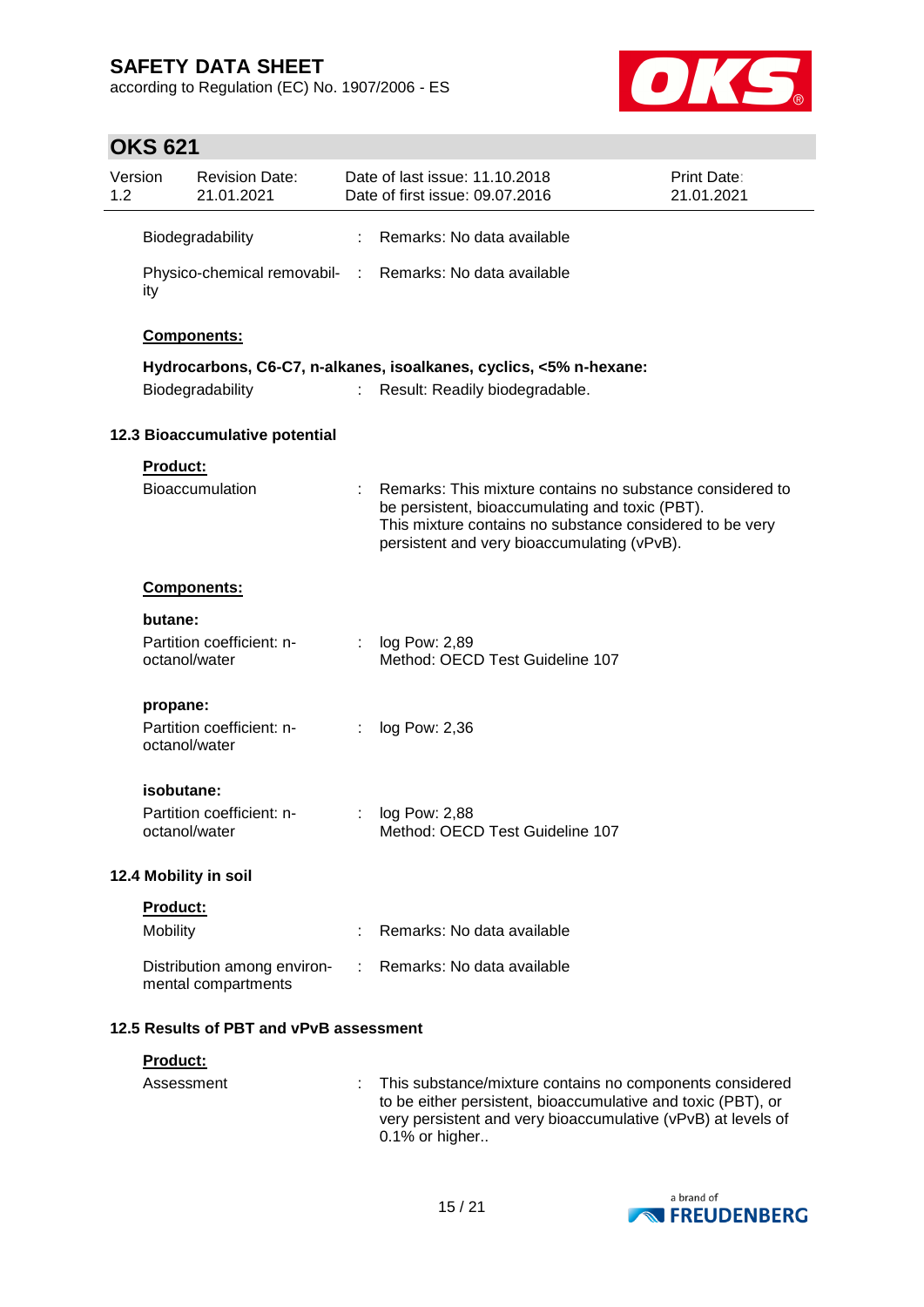according to Regulation (EC) No. 1907/2006 - ES



# **OKS 621**

| Version | Revision Date: | Date of last issue: 11.10.2018  | <b>Print Date:</b> |
|---------|----------------|---------------------------------|--------------------|
| 1.2     | 21.01.2021     | Date of first issue: 09.07.2016 | 21.01.2021         |

### **12.6 Other adverse effects**

### **Product:**

Additional ecological infor- : Toxic to aquatic life with long lasting effects. mation

### **SECTION 13: Disposal considerations**

| 13.1 Waste treatment methods |                            |                                                                                                                                                                                                                     |  |
|------------------------------|----------------------------|---------------------------------------------------------------------------------------------------------------------------------------------------------------------------------------------------------------------|--|
| Product                      | $\mathcal{L}^{\text{max}}$ | Do not dispose of with domestic refuse.<br>Dispose of as hazardous waste in compliance with local and<br>national regulations.                                                                                      |  |
|                              |                            | Waste codes should be assigned by the user based on the<br>application for which the product was used.                                                                                                              |  |
| Contaminated packaging       | ÷.                         | Packaging that is not properly emptied must be disposed of as<br>the unused product.<br>Offer empty spray cans to an established disposal company.<br>Pressurized container: Do not pierce or burn, even after use. |  |
|                              |                            | The following Waste Codes are only suggestions:                                                                                                                                                                     |  |
| Waste Code                   |                            | unused product, packagings not completely emptied<br>16 05 04*, gases in pressure containers (including halons)<br>containing hazardous substances                                                                  |  |

### **SECTION 14: Transport information**

### **14.1 UN number**

| <b>ADN</b>                   | × 1 | <b>UN 1950</b>                                                |
|------------------------------|-----|---------------------------------------------------------------|
| <b>ADR</b>                   | t.  | <b>UN 1950</b>                                                |
| <b>RID</b>                   |     | <b>UN 1950</b>                                                |
| <b>IMDG</b>                  |     | <b>UN 1950</b>                                                |
| <b>IATA</b>                  |     | $:$ UN 1950                                                   |
| 14.2 UN proper shipping name |     |                                                               |
| <b>ADN</b>                   | ٠.  | <b>AEROSOLS</b>                                               |
| <b>ADR</b>                   | ÷.  | <b>AEROSOLS</b>                                               |
| <b>RID</b>                   |     | <b>AEROSOLS</b>                                               |
| <b>IMDG</b>                  |     | <b>AEROSOLS</b><br>(naphtha (petroleum), hydrotreated light,) |

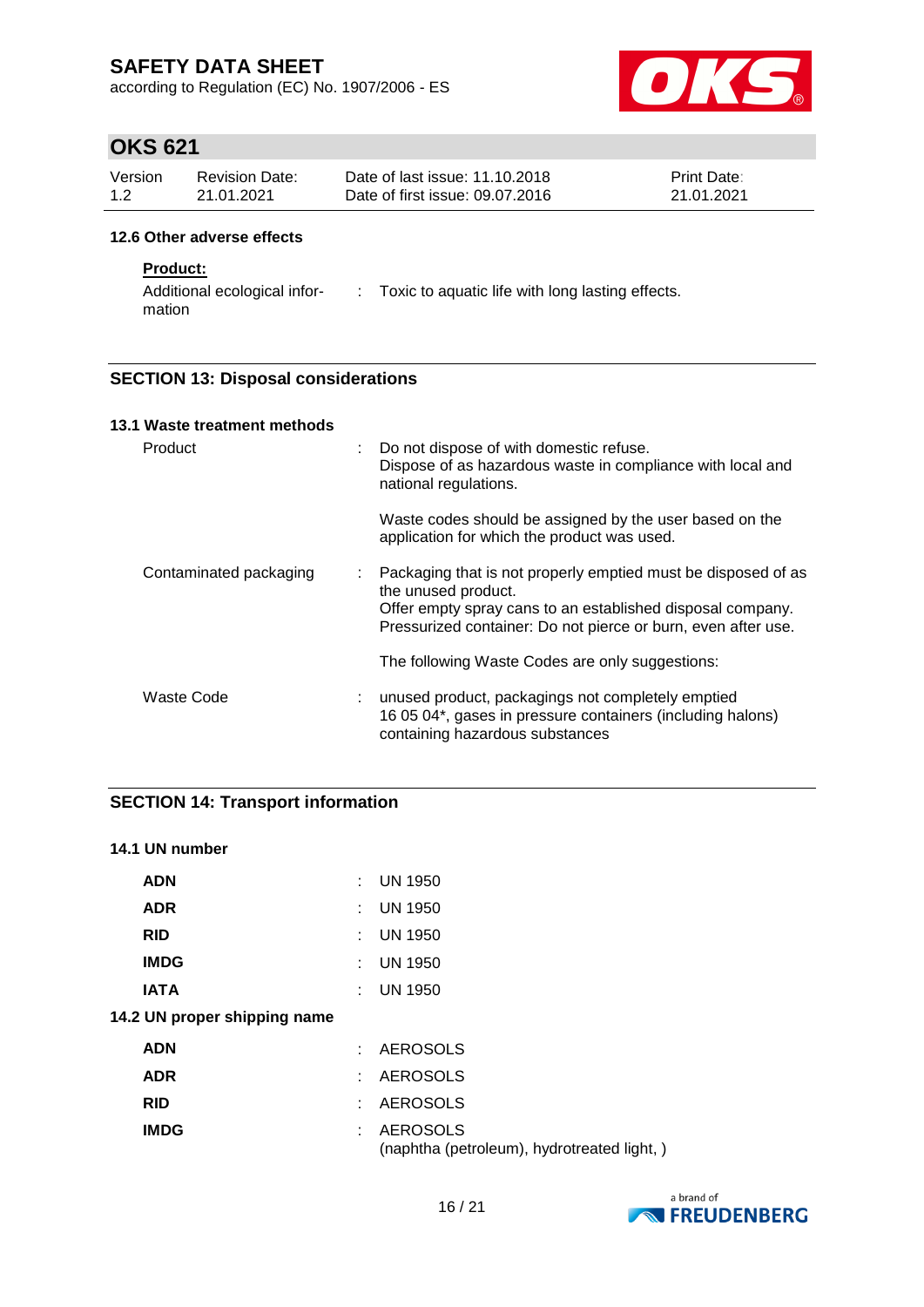according to Regulation (EC) No. 1907/2006 - ES



| Version<br>1.2        | <b>Revision Date:</b><br>21.01.2021                                                |                | Date of last issue: 11.10.2018<br>Date of first issue: 09.07.2016 | Print Date:<br>21.01.2021 |  |
|-----------------------|------------------------------------------------------------------------------------|----------------|-------------------------------------------------------------------|---------------------------|--|
| <b>IATA</b>           | 14.3 Transport hazard class(es)                                                    |                | Aerosols, flammable                                               |                           |  |
| <b>ADN</b>            |                                                                                    | $\overline{2}$ |                                                                   |                           |  |
| <b>ADR</b>            |                                                                                    | 2              |                                                                   |                           |  |
| <b>RID</b>            |                                                                                    | $\overline{2}$ |                                                                   |                           |  |
| <b>IMDG</b>           |                                                                                    |                | 2.1                                                               |                           |  |
| <b>IATA</b>           |                                                                                    | ×.             | 2.1                                                               |                           |  |
|                       | 14.4 Packing group                                                                 |                |                                                                   |                           |  |
| <b>ADN</b><br>Labels  | Packing group<br><b>Classification Code</b>                                        | $\bullet$      | Not assigned by regulation<br>5F<br>2.1                           |                           |  |
| <b>ADR</b><br>Labels  | Packing group<br><b>Classification Code</b><br>Tunnel restriction code             |                | Not assigned by regulation<br>5F<br>2.1<br>(D)                    |                           |  |
| <b>RID</b><br>Labels  | Packing group<br><b>Classification Code</b><br><b>Hazard Identification Number</b> |                | Not assigned by regulation<br>5F<br>23<br>2.1                     |                           |  |
| <b>IMDG</b><br>Labels | Packing group<br>EmS Code                                                          |                | Not assigned by regulation<br>2.1<br>F-D, S-U                     |                           |  |
| aircraft)             | <b>IATA (Cargo)</b><br>Packing instruction (cargo<br>Packing instruction (LQ)      |                | 203<br>Y203                                                       |                           |  |
| Labels                | Packing group                                                                      |                | Not assigned by regulation<br><b>Flammable Gas</b>                |                           |  |
|                       | <b>IATA (Passenger)</b><br>Packing instruction (passen-<br>ger aircraft)           |                | 203                                                               |                           |  |
| Labels                | Packing instruction (LQ)<br>Packing group                                          |                | Y203<br>Not assigned by regulation<br>Flammable Gas               |                           |  |
|                       | <b>14.5 Environmental hazards</b>                                                  |                |                                                                   |                           |  |
| <b>ADN</b>            | Environmentally hazardous                                                          |                | no                                                                |                           |  |
| <b>ADR</b>            | Environmentally hazardous                                                          |                | yes                                                               |                           |  |

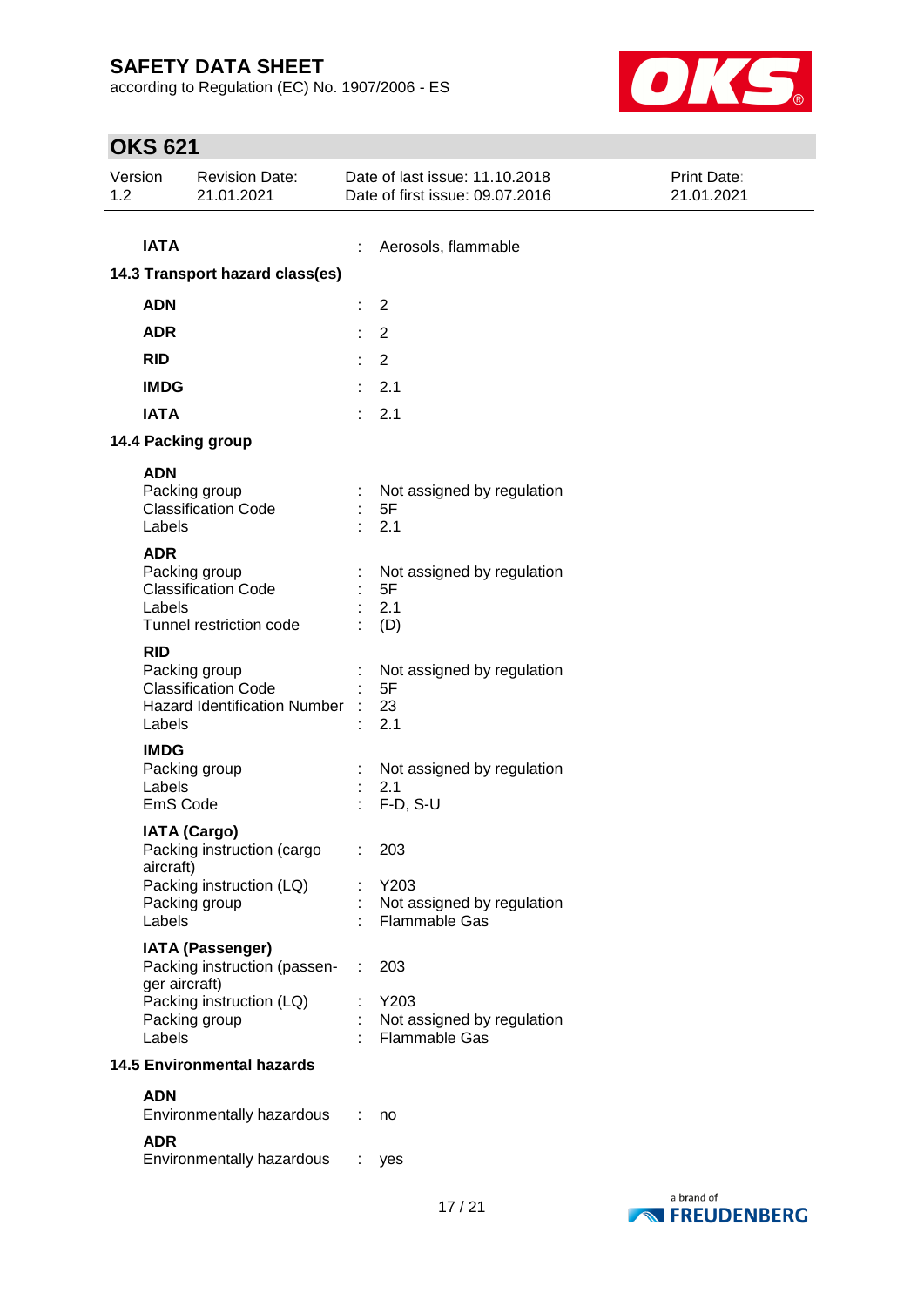according to Regulation (EC) No. 1907/2006 - ES



# **OKS 621**

| Version | <b>Revision Date:</b> | Date of last issue: 11.10.2018  | <b>Print Date:</b> |
|---------|-----------------------|---------------------------------|--------------------|
| 1.2     | 21.01.2021            | Date of first issue: 09.07.2016 | 21.01.2021         |
|         |                       |                                 |                    |

| RID<br>Environmentally hazardous                        | ves |
|---------------------------------------------------------|-----|
| <b>IMDG</b><br>Marine pollutant                         | yes |
| <b>IATA (Passenger)</b><br>Environmentally hazardous    | no  |
| <b>IATA (Cargo)</b><br><b>Environmentally hazardous</b> | no  |

### **14.6 Special precautions for user**

The transport classification(s) provided herein are for informational purposes only, and solely based upon the properties of the unpackaged material as it is described within this Safety Data Sheet. Transportation classifications may vary by mode of transportation, package sizes, and variations in regional or country regulations.

### **14.7 Transport in bulk according to Annex II of Marpol and the IBC Code**

| Remarks | Not applicable for product as supplied. |
|---------|-----------------------------------------|
|         |                                         |

### **SECTION 15: Regulatory information**

#### **15.1 Safety, health and environmental regulations/legislation specific for the substance or mixture**

| REACH - Candidate List of Substances of Very High<br>Concern for Authorisation (Article 59).                                                         | Article 57).     | : This product does not contain sub-<br>stances of very high concern (Regu-<br>lation (EC) No 1907/2006 (REACH), |
|------------------------------------------------------------------------------------------------------------------------------------------------------|------------------|------------------------------------------------------------------------------------------------------------------|
| REACH - List of substances subject to authorisation<br>(Annex XIV)                                                                                   | : Not applicable |                                                                                                                  |
| Regulation (EC) No 1005/2009 on substances that de-<br>plete the ozone layer                                                                         |                  | Not applicable                                                                                                   |
| Regulation (EU) 2019/1021 on persistent organic pollu-<br>tants (recast)                                                                             | ÷.               | Not applicable                                                                                                   |
| Regulation (EC) No 649/2012 of the European Parlia-<br>ment and the Council concerning the export and import<br>of dangerous chemicals               | : Not applicable |                                                                                                                  |
| REACH - Restrictions on the manufacture, placing on<br>the market and use of certain dangerous substances,<br>preparations and articles (Annex XVII) | : Not applicable |                                                                                                                  |

P2

Seveso III: Directive 2012/18/EU of the European Parliament and of the Council on the control of major-accident hazards involving dangerous substances. E2 ENVIRONMENTAL HAZARDS

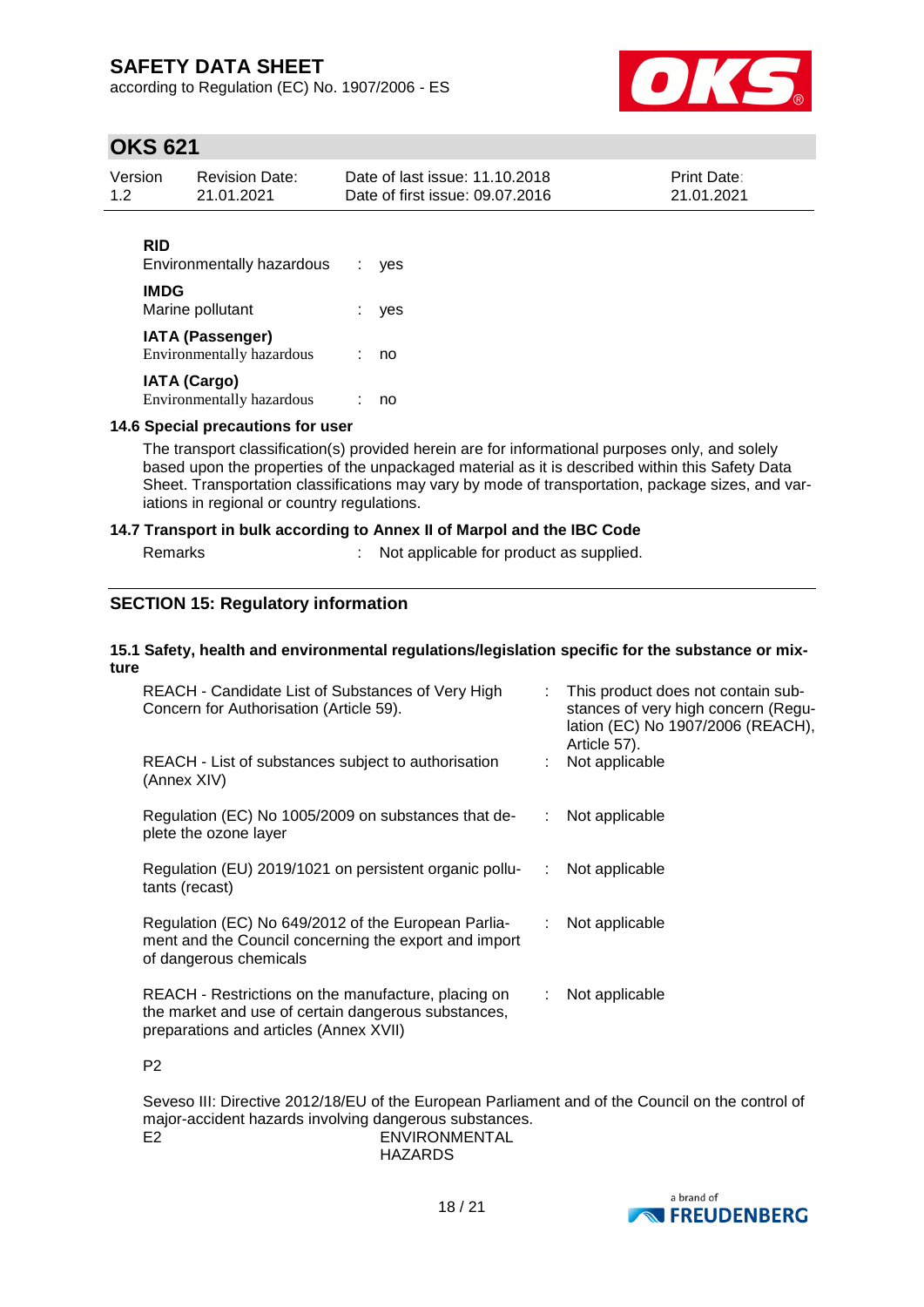according to Regulation (EC) No. 1907/2006 - ES



# **OKS 621**

| Version<br>1.2   | <b>Revision Date:</b><br>21.01.2021 | Date of last issue: 11.10.2018<br>Date of first issue: 09.07.2016                                                                                                                                                                                                                                                                                                                                                              | Print Date:<br>21.01.2021 |
|------------------|-------------------------------------|--------------------------------------------------------------------------------------------------------------------------------------------------------------------------------------------------------------------------------------------------------------------------------------------------------------------------------------------------------------------------------------------------------------------------------|---------------------------|
| 18               |                                     | Liquefied extremely flam-<br>mable gases (including<br>LPG) and natural gas                                                                                                                                                                                                                                                                                                                                                    |                           |
| P <sub>3</sub> b |                                     | <b>FLAMMABLE AEROSOLS</b>                                                                                                                                                                                                                                                                                                                                                                                                      |                           |
| 34               |                                     | Petroleum products: (a)<br>gasolines and naphthas,<br>(b) kerosenes (including jet<br>fuels), (c) gas oils (includ-<br>ing diesel fuels, home<br>heating oils and gas oil<br>blending streams), (d)<br>heavy fuel oils (e) alterna-<br>tive fuels serving the same<br>purposes and with similar<br>properties as regards<br>flammability and environ-<br>mental hazards as the<br>products referred to in<br>points (a) to (d) |                           |
|                  | Volatile organic compounds          | Directive 2010/75/EU of 24 November 2010 on industrial<br>emissions (integrated pollution prevention and control)<br>Volatile organic compounds (VOC) content: 100 %                                                                                                                                                                                                                                                           |                           |

### **Other regulations:**

Take note of Directive 94/33/EC on the protection of young people at work or stricter national regulations, where applicable.

### **15.2 Chemical safety assessment**

This information is not available.

### **SECTION 16: Other information**

### **Full text of H-Statements**

| H <sub>220</sub> | : Extremely flammable gas.                            |
|------------------|-------------------------------------------------------|
| H <sub>225</sub> | : Highly flammable liquid and vapour.                 |
| H <sub>280</sub> | : Contains gas under pressure; may explode if heated. |
| H <sub>304</sub> | : May be fatal if swallowed and enters airways.       |
| H315             | : Causes skin irritation.                             |
| H <sub>336</sub> | : May cause drowsiness or dizziness.                  |
| H411             | : Toxic to aquatic life with long lasting effects.    |
|                  |                                                       |

### **Full text of other abbreviations**

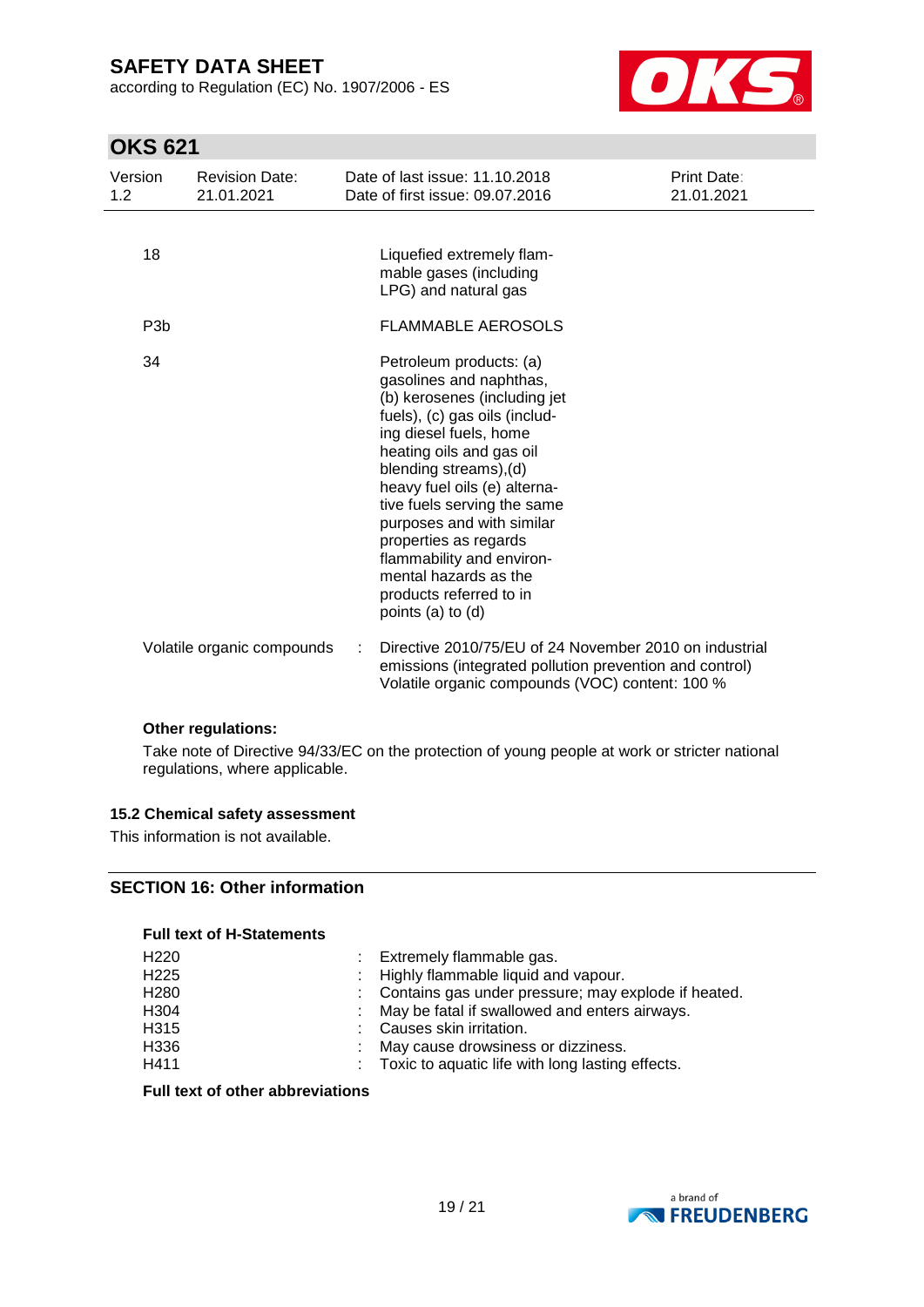according to Regulation (EC) No. 1907/2006 - ES



## **OKS 621**

| Version<br>1.2 <sub>1</sub> | <b>Revision Date:</b><br>21.01.2021 | Date of last issue: 11.10.2018<br>Date of first issue: 09.07.2016                                                                                                                                                                                                                                                                                                                                                                                                                                                                                        | <b>Print Date:</b><br>21.01.2021 |
|-----------------------------|-------------------------------------|----------------------------------------------------------------------------------------------------------------------------------------------------------------------------------------------------------------------------------------------------------------------------------------------------------------------------------------------------------------------------------------------------------------------------------------------------------------------------------------------------------------------------------------------------------|----------------------------------|
|                             |                                     |                                                                                                                                                                                                                                                                                                                                                                                                                                                                                                                                                          |                                  |
| Note C                      |                                     | Some organic substances may be marketed either in a specif-<br>ic isomeric form or as a mixture of several isomers. In this<br>case the supplier must state on the label whether the sub-<br>stance is a specific isomer or a mixture of isomers.                                                                                                                                                                                                                                                                                                        |                                  |
|                             | Note U (table $3.1$ )               | When put on the market gases have to be classified as "Gas-<br>es under pressure", in one of the groups compressed gas,<br>liquefied gas, refrigerated liquefied gas or dissolved gas. The<br>group depends on the physical state in which the gas is pack-<br>aged and therefore has to be assigned case by case. The<br>following codes are assigned: Press. Gas (Comp.) Press. Gas<br>(Liq.) Press. Gas (Ref. Liq.) Press. Gas (Diss.) Aerosols shall<br>not be classified as gases under pressure (See Annex I, Part<br>2, Section 2.3.2.1, Note 2). |                                  |
| <b>ES VLA</b>               |                                     | Spain. Environmental Limits for exposure to Chemical agents<br>- Table 1: Occupational Exposure Values                                                                                                                                                                                                                                                                                                                                                                                                                                                   |                                  |
|                             | ES VLA / VLA-ED                     | Environmental Daily Limit Value                                                                                                                                                                                                                                                                                                                                                                                                                                                                                                                          |                                  |

ADN - European Agreement concerning the International Carriage of Dangerous Goods by Inland Waterways; ADR - European Agreement concerning the International Carriage of Dangerous Goods by Road; AICS - Australian Inventory of Chemical Substances; ASTM - American Society for the Testing of Materials; bw - Body weight; CLP - Classification Labelling Packaging Regulation; Regulation (EC) No 1272/2008; CMR - Carcinogen, Mutagen or Reproductive Toxicant; DIN - Standard of the German Institute for Standardisation; DSL - Domestic Substances List (Canada); ECHA - European Chemicals Agency; EC-Number - European Community number; ECx - Concentration associated with x% response; ELx - Loading rate associated with x% response; EmS - Emergency Schedule; ENCS - Existing and New Chemical Substances (Japan); ErCx - Concentration associated with x% growth rate response; GHS - Globally Harmonized System; GLP - Good Laboratory Practice; IARC - International Agency for Research on Cancer; IATA - International Air Transport Association; IBC - International Code for the Construction and Equipment of Ships carrying Dangerous Chemicals in Bulk; IC50 - Half maximal inhibitory concentration; ICAO - International Civil Aviation Organization; IECSC - Inventory of Existing Chemical Substances in China; IMDG - International Maritime Dangerous Goods; IMO - International Maritime Organization; ISHL - Industrial Safety and Health Law (Japan); ISO - International Organisation for Standardization; KECI - Korea Existing Chemicals Inventory; LC50 - Lethal Concentration to 50 % of a test population; LD50 - Lethal Dose to 50% of a test population (Median Lethal Dose); MARPOL - International Convention for the Prevention of Pollution from Ships; n.o.s. - Not Otherwise Specified; NO(A)EC - No Observed (Adverse) Effect Concentration; NO(A)EL - No Observed (Adverse) Effect Level; NOELR - No Observable Effect Loading Rate; NZIoC - New Zealand Inventory of Chemicals; OECD - Organization for Economic Co-operation and Development; OPPTS - Office of Chemical Safety and Pollution Prevention; PBT - Persistent, Bioaccumulative and Toxic substance; PICCS - Philippines Inventory of Chemicals and Chemical Substances; (Q)SAR - (Quantitative) Structure Activity Relationship; REACH - Regulation (EC) No 1907/2006 of the European Parliament and of the Council concerning the Registration, Evaluation, Authorisation and Restriction of Chemicals; RID - Regulations concerning the International Carriage of Dangerous Goods by Rail; SADT - Self-Accelerating Decomposition Temperature; SDS - Safety Data Sheet; SVHC - Substance of Very High Concern; TCSI - Taiwan Chemical Substance Inventory; TRGS - Technical Rule for Hazardous Substances; TSCA - Toxic Substances Control Act (United States); UN - United Nations; vPvB - Very Persistent and Very Bioaccumulative

#### **Further information**